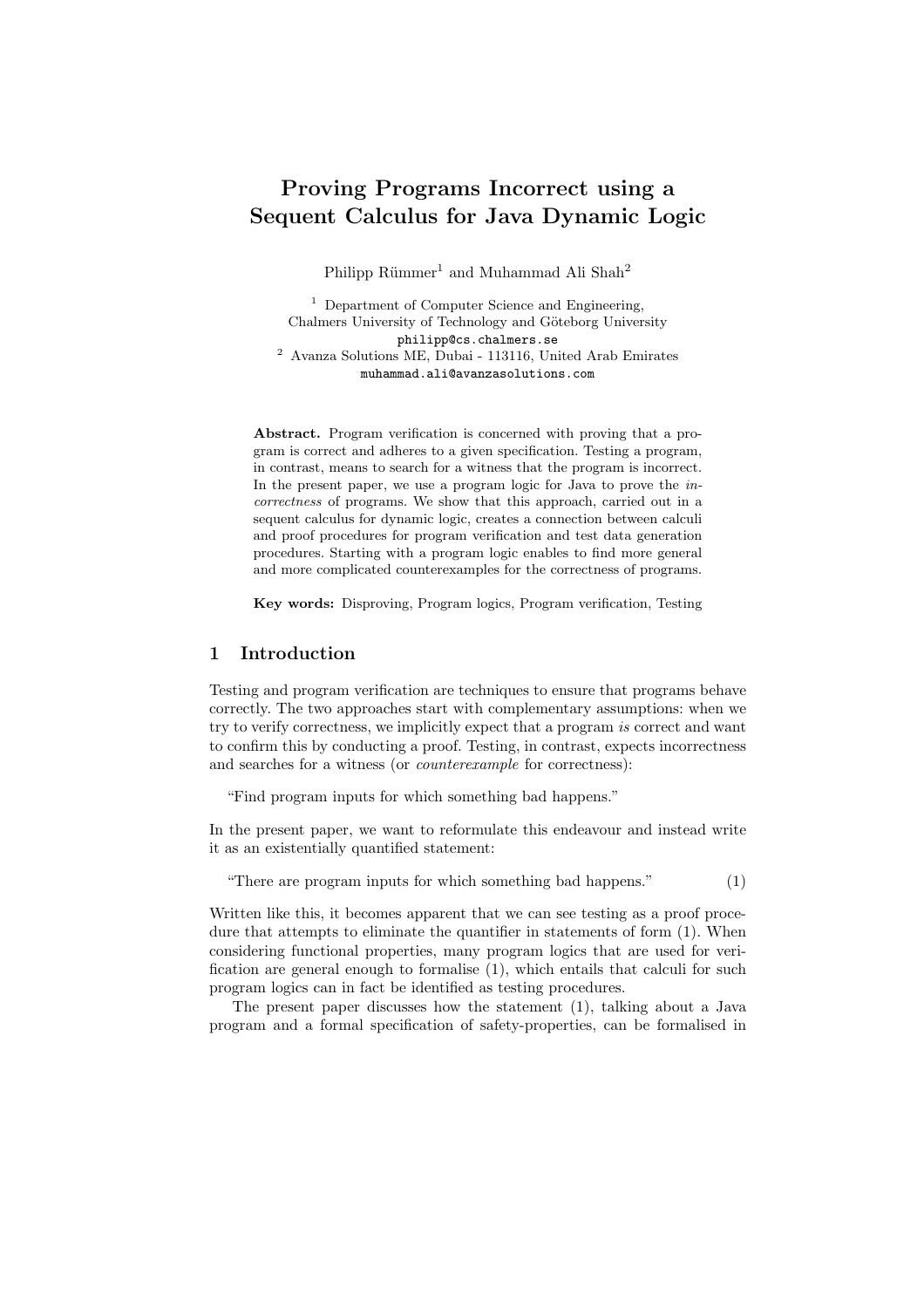dynamic logic for Java  $[1, 2]$ . Through the usage of algebraic datatypes, this formalisation can be carried out without leaving first-order dynamic logic. Subsequently, we use a sequent calculus for automatic reasoning about the resulting formulae. The component of the calculus that is most essential in this setting is quantifier elimination. Depending on the way in which existential quantifiers are eliminated—by substituting ground terms, or by using metavariable techniques—we either obtain proof procedures that much resemble automated white-box test generation methods, or we arrive at procedures that can find more general and more complicated solutions (program inputs) of (1), but that are less efficient for "obvious" bugs. We believe that this viewpoint to incorrectness proofs can both lead to a better understanding of testing and to more powerful methods for showing that programs are incorrect.

Organisation of the Paper Sect. 2 introduces dynamic logic for Java and describes how (1) can be formalised. In Sect. 3, we show how different versions of a sequent calculus for dynamic logic can be used to reason about (1). Sect. 4 discusses how solutions of (1) can be represented. Sect. 5 provides further details about incorrectness proofs using the incremental closure approach. Sect. 6 discusses related work, and Sect. 7 gives future work and concludes the paper.

Running Example: Erroneous List Implementation The Java program shown in Fig. 1 is used as example in the whole paper. It is interesting for our purposes because it operates on a heap datastructure and contains unbounded loops, although it is not difficult to spot the bug in the method delete.

### 2 Formalisation of the Problem in Dynamic Logic

In the scope of this paper, the only "bad things" that we want to detect are violated post-conditions of programs. Arbitrary broken safety-properties (like assertions) can be reduced to this problem, whereas the violation of livenessproperties (like looping programs) falls in a different class and the techniques presented here are not directly applicable. This section describes how the statement that we want to prove can be formulated in dynamic logic:

There is a pre-state—possibly subject to pre-conditions—such that the program at hand violates given post-conditions. (2)

Dynamic Logic First-order dynamic logic (DL) [1] is a multi-modal extension of first-order predicate logic in which modal operators are labelled with programs. There are primarily two kinds of modal operators that are dual to each other: a diamond formula  $\langle \alpha \rangle$  φ expresses that φ holds in at least one final state of program  $\alpha$ . Box formulae can be regarded as abbreviations  $[\alpha]$   $\phi \equiv \neg \langle \alpha \rangle \neg \phi$  as usual. The DL formulae that probably appear most often have the form  $\phi \to \langle \alpha \rangle \psi$  and state, for a deterministic program  $\alpha$ , the total correctness of  $\alpha$  concerning a precondition  $\phi$  and a postcondition  $\psi$ . In this paper, we will only use dynamic logic for Java [2] (JavaDL) and assume that  $\alpha$  is a list of Java statements.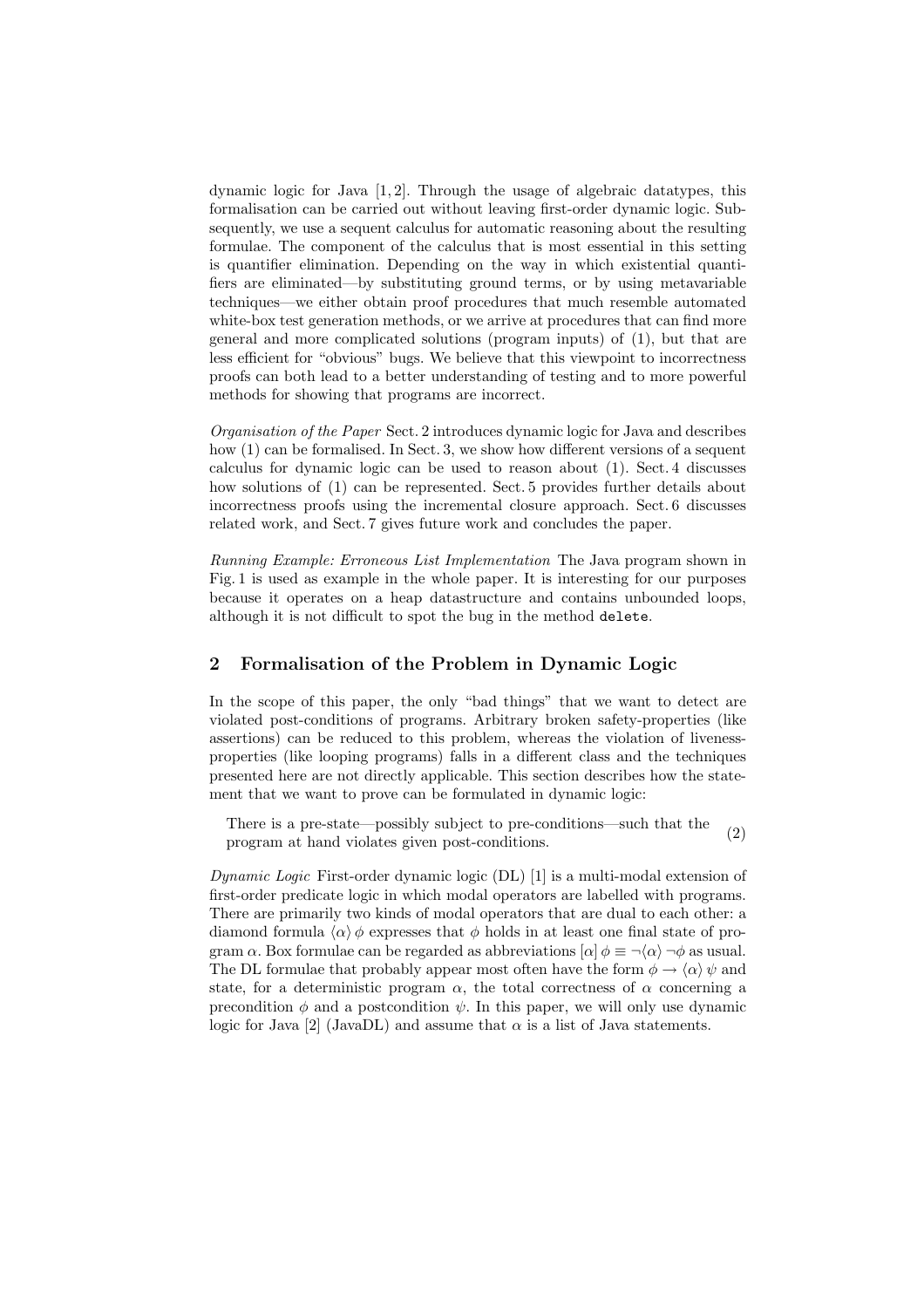

Fig. 1. The running example, a simple implementation of singly-linked lists, annotated with JML [3] constraints. We concentrate on the method delete for removing all elements with a certain value, which contains bugs.

Updates JavaDL features a notation for updating functions in a substitutionlike style [4], which is primarily useful because it allows for a simple and natural memory representation during symbolic execution. For our purposes, *updates* can be seen as a simplistic programming language and are defined by the grammar:

 $Upd \ ::= \ \texttt{skip} \ \big| \ f(s_1,\ldots,s_n) := t \ \big| \ Upd \, | \ Upd \ \big| \ \texttt{if} \ \phi \ \{ Upd\} \ \big| \ \texttt{for} \ x \ \{ Upd\}$ 

in which  $s_1, \ldots, s_n$ , t range over terms, f over function symbols,  $\phi$  over formulae and  $x$  over variables. The update constructors denote effect-less updates, assignments, parallel composition, guarded updates and quantified updates. Updates u can be attached to terms and formulae (like in  $\{u\}$  t) for changing the state in which the expression is supposed to be evaluated:

| Expression with update:                                        | Equivalent update-free expr.: |
|----------------------------------------------------------------|-------------------------------|
| ${a := q(3)} f(a)$                                             | f(g(3))                       |
| $\{x:=y \mid y:=x+1\}$ $(x < y)$                               | $y < x + 1$                   |
| ${a := 3   \text{for } x \{f(x) := 2 \cdot x + 1\} \} f(f(a))$ |                               |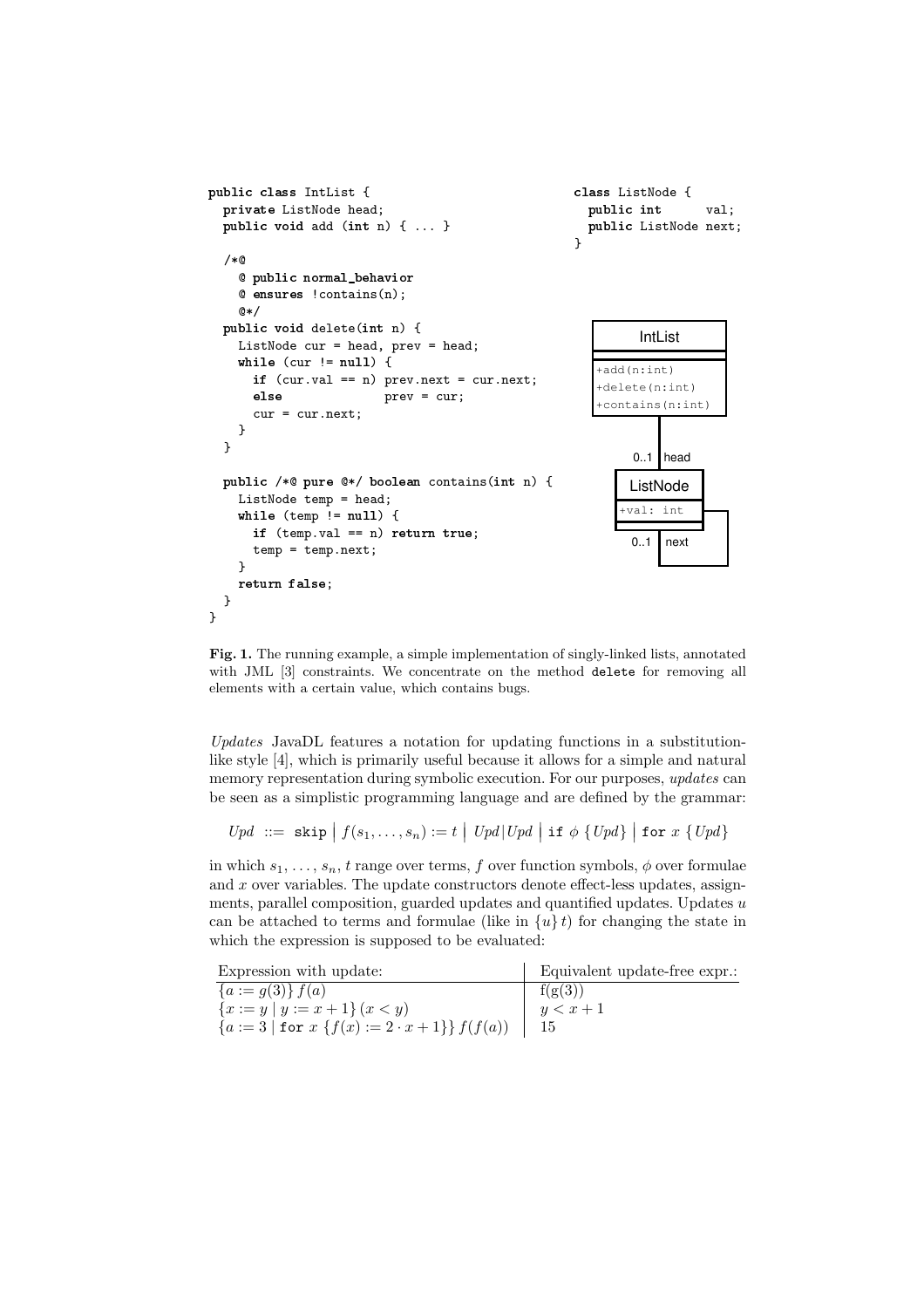As illustrated here, it is always possible to apply updates to terms and formulae like a substitution, unless a formula contains further modal operators. In the latter case, the application has to be delayed until the modal operator is eliminated.

#### 2.1 Heap Representation in Dynamic Logic for Java

Reasoning in JavaDL always takes place in the context of a system of Java classes, which is supposed to be free of compile-time errors. From this context, a vocabulary of sorts and function symbols is derived that represents variables and the heap of the program in question [2].

Most importantly, in JavaDL objects of classes are identified with natural numbers. For each class  $C$ , a sort with the same name and a (injective) function C.get : nat  $\rightarrow C$  are introduced. C.get(i) is the ith object of class C (i is the index or "address"). For distinct classes C and D, C.get(i) and D.get(j) are never the same object. Each sort  $C$  representing a class also contains a distinguished individual denoted by null, which is used to represent undefined references. Attributes of type T of a class C are modelled by functions  $C \to T$ . Instead of the infix notation  $attr(o)$ , we mostly write *o.attr* for attribute accesses.

C can be seen as a reservoir containing both those objects that are already created and those that can possibly be created later by a program: JavaDL uses a constant-domain semantics in which modal operators never change the domains of existing individuals. In order to distinguish existing and non-existing objects, for each class  $C$  also a constant  $C.nextToCreate : nat$  is declared that denotes the lowest index of a non-created object. All objects  $C.get(i)$  with  $i < C.nextToCreate$  are created, all others are not.

For the program in Fig. 1, the vocabulary is as follows:

| Sorts:             | Functions:                   |                                   |
|--------------------|------------------------------|-----------------------------------|
| IntList, ListNode, | IntList.get                  | : $nat \rightarrow IntList$       |
| $int, nat, \ldots$ | ListNode.get                 | $: nat \rightarrow ListNode$      |
|                    | $IntList.nextToCreate$ : nat |                                   |
|                    | ListNode.nextToCreate : nat  |                                   |
|                    | head                         | : $IntList \rightarrow ListNode$  |
|                    | next                         | : $ListNode \rightarrow ListNode$ |
|                    | val                          | : ListNode $\rightarrow int$      |

#### 2.2 Formalising the Violation of Post-Conditions

We go back to (2). It is almost straightforward to formalise the part of (2) that comes after the existential quantifier "there is a pre-state":

$$
\neg (pre-conditions \rightarrow \langle statements \rangle post-conditions)
$$
 (3)

Formula (3) is true if and only if the pre-conditions hold, the program fragment does not terminate, or terminates and the post-conditions do not hold in the final state.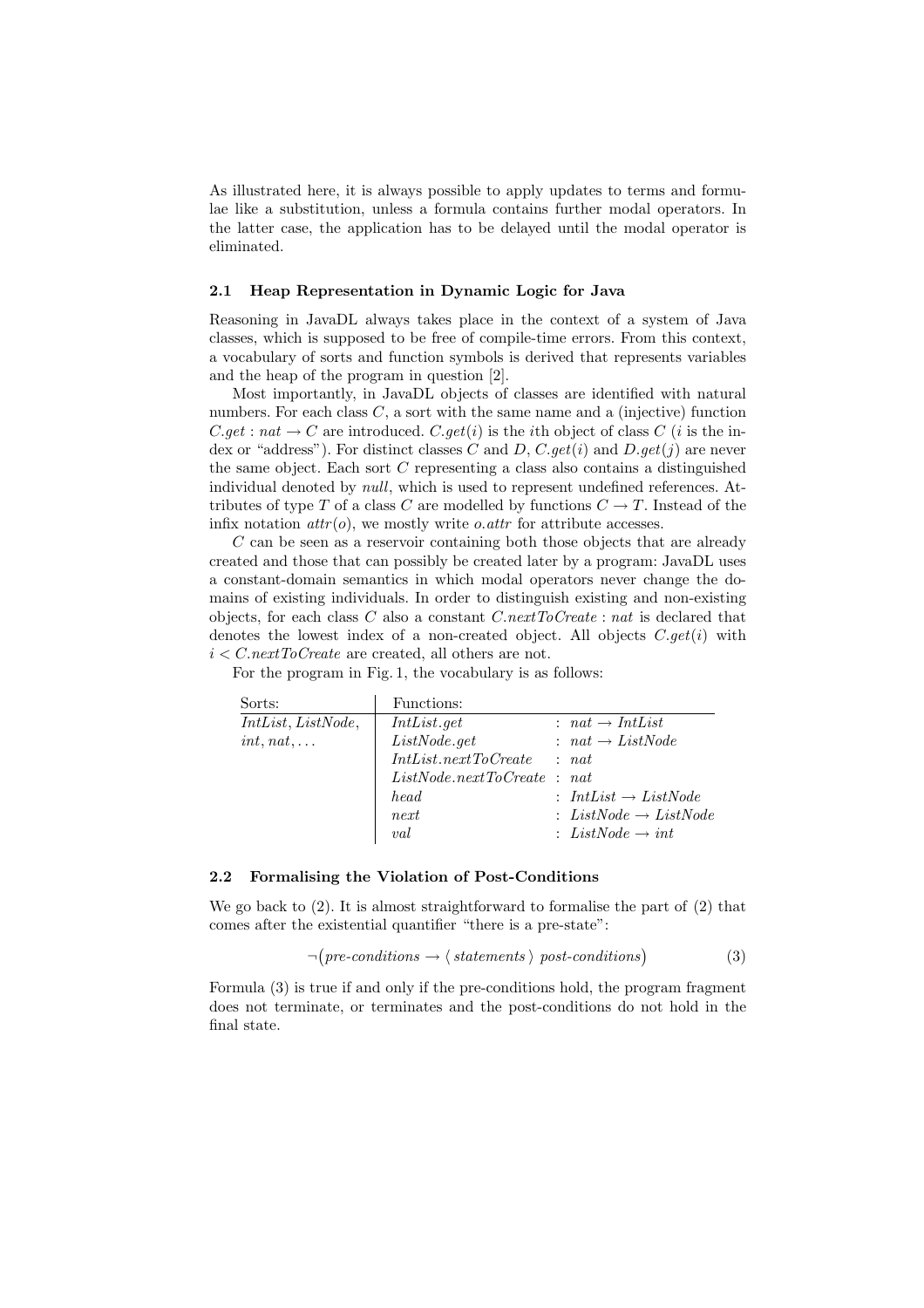Property (2) does not mention termination, which could be interpreted in different ways. If in (3) the box operator  $\alpha | \phi \rangle$  was used instead of a diamond, we would also specify that the program has to terminate for the inputs that we search for. JavaDL does, however, not distinguish between non-termination due to looping and abrupt termination due to exceptions (partial correctness model). Because we, most likely, will consider abrupt termination as a violation of the post-conditions, the diamond operator appears more appropriate.

#### 2.3 Quantification over Program States

In order to continue formalising  $(2)$ , it is necessary to close the statement  $(3)$ existentially and to add quantifiers that express "there is a pre-state":

 $\exists\ pre-state.\ \{pre-state\} \neg (pre-conditions \rightarrow \langle\ statements\rangle\ post-conditions) \tag{4}$ 

Because state quantification is not directly possible in JavaDL, we use an update  $\{pre-state\}$  to define the state in which  $(3)$  is to be evaluated. For a Java program, the pre-state covers (i) variables that turn up in a program, and (ii) the heap that the program operates on. Following Sect. 2.1, at a first glance this turns out to be a second-order problem, because the heap is modelled by functions like head, next, etc.<sup>3</sup> A second glance reveals, fortunately, that a proper Java program and proper pre- and post-conditions<sup>4</sup> will only look at the values  $C.get(i)$ . attr of attributes for  $i < C.nextToCreate$ : the state of non-existing objects is irrelevant. Quantification of C.nextToCreate and the finite prefix

 $C.get(0).attr, C.get(1).attr, ..., C.get(C.nextToCreate - 1).attr$ 

can naturally be realised through quantification over algebraic datatypes like lists. Note, that the number of quantified locations is finite, but unbounded.

Attributes of Primitive Types The simplest case is an attribute attr of a primitive Java type. If *attr* has type *int*, the quantification can be performed as follows:

 $\exists$  attr<sub>V</sub> : intList. {for x : nat {C.get(x).attr := attr<sub>V</sub>  $\{x\}$ } ...

Apart from the actual quantifier, an update is used for copying the contents of the list variable  $attr_V$  to the attribute. The expression also contains an operator for accessing lists  $[a_0, \ldots, a_n]$ , which we define by

$$
[a_0, \dots, a_n] \downarrow i := \begin{cases} a_i & \text{for } i \le n \\ 0 & \text{otherwise} \end{cases} (i : nat)
$$

The fact that the operator returns a default value (0, but any other value would work equally well) for accesses outside of the list bounds simplifies the overall treatment and basically renders the length of lists irrelevant. Instead of lists, one could also talk about functions with finite support.

<sup>3</sup> JavaDL does not provide higher-order quantification.

<sup>&</sup>lt;sup>4</sup> In the whole paper, we assume that pre- and post-conditions only talk about the program state, and only about created objects.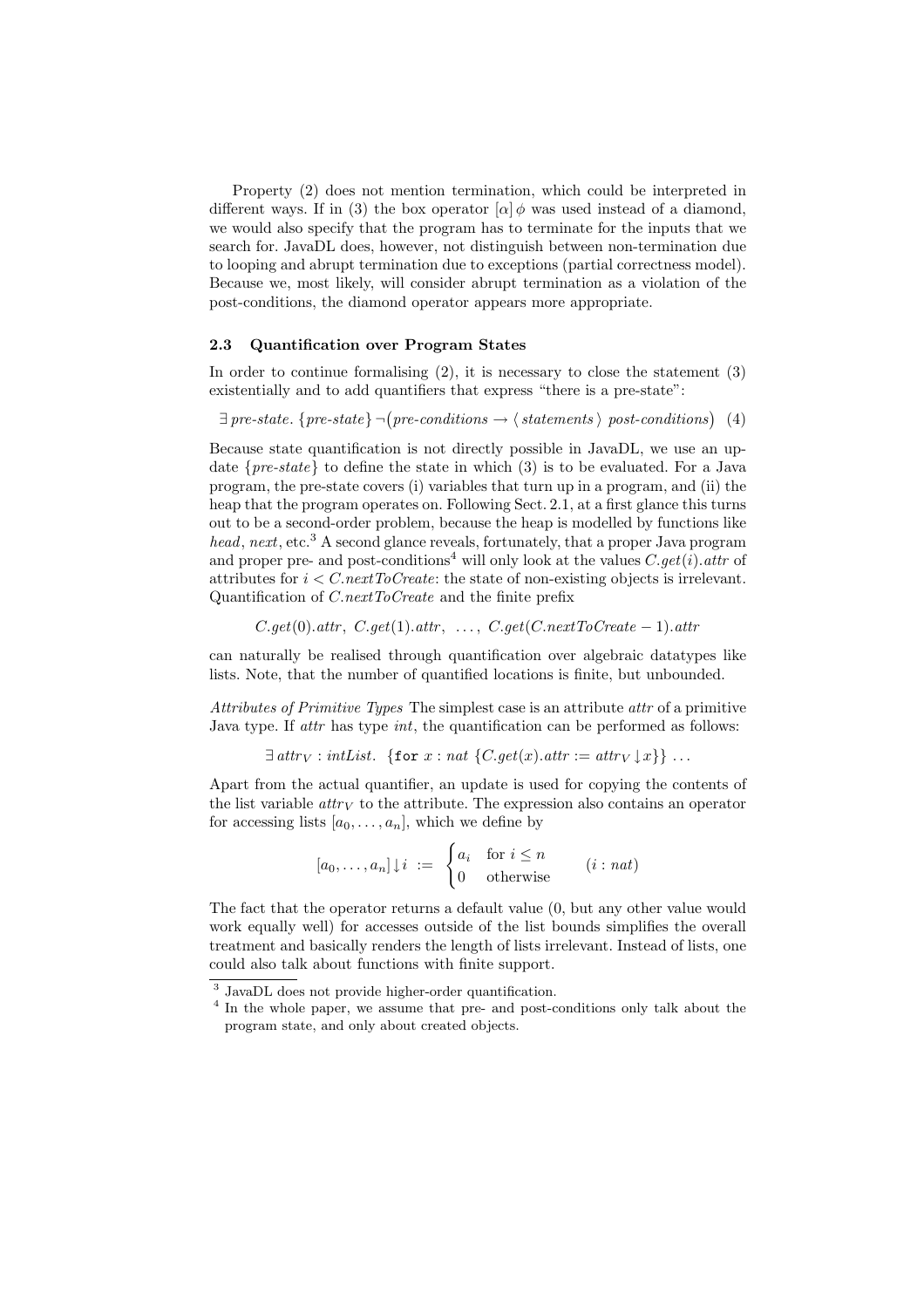Attributes of Reference Types The quantification is a bit more involved for attributes attr of type  $D$ , where  $D$  is a reference type like a class: (i) attributes can be undefined, i.e., have value *null*, (ii) attributes of created objects must not point to non-created objects, and (iii) attributes of type  $D$  can also point to objects of type  $D'$ , provided that  $D'$  is a subtype of D. We capture these requirements by overloading the function D.get. Assuming that  $D_0 (= D), \ldots, D_k$ is an arbitrary, but fixed enumeration of  $D$ 's subtypes, we define:

$$
D.get(s, i) := \begin{cases} D_s.get(i) & \text{for } i < D_s.nextToCreate, s \le k \\ null & \text{otherwise} \end{cases} (s, i : nat)
$$

Apart from the object index i, we also pass  $D.get(s, i)$  the index s of the requested subtype of D. The result of  $D.get(s, i)$  is either a created object (if i and s are within their bounds  $D_s.nextToCreate$  and k) or null. With this definition, the quantification part for a reference attribute boils down to

```
\exists a_S, a_V : \textit{natList.} {for x : \textit{nat } \{C.get(x). \textit{attr} := D.get(a_S \downarrow x, a_V \downarrow x)\}\}\...
```
In case of a class  $D$  that does not have proper subclasses, the list  $a_S$  can of course be left out (and the first argument of D.get can be set to 0).

Example We show the formalisation of (2) for the method delete in the program of Fig. 1. Apart from the values of the attributes head, next and val, which are treated as discussed above, one also has to quantify over the number of created objects (*IntList.nextToCreate* and *ListNode.nextToCreate*), over the receiver  $o$  of the method invocation and over the argument  $n$ .  $o$  is assumed to be either an arbitrary created object or *null*  $(IntList.get(0, o_V))$ . The pre- and post-conditions correspond to the JML specification: initially, o is not null, and delete in fact removes the elements with value  $n$ .

 $\exists k_{IL}, k_{LN}, o_V : nat. \exists n_V : int. \exists head_V, next_V : natList. \exists val_V : intList.$  ${IntList.nextToCreate := k_{IL} | ListNode.nextToCreate := k_{LN}}$ {for x : nat {IntList.get(x).head := ListNode.get(0, head<sub>V</sub>  $\downarrow$ x)} | for  $x : nat \{ListNode.get(x).next := ListNode.get(0, next_V \downarrow x)\}\)$ for  $x : nat$  {ListNode.get(x).val := val<sub>V</sub>  $\downarrow$  x} |  $o := IntList.get(0, o_V) \mid n := n_V$ ¬  $\left( \begin{array}{c} \rho \to \text{null} \to \text{[o,delete}(n)) \end{array} \right) \left( \begin{array}{c} b = \text{o}.\text{contains}(n) \end{array} \right) b = \text{FALSE}$ (5)

# 3 Constructing Proofs for Program Incorrectness

A Gentzen-style sequent calculus for JavaDL is introduced in [2], which has been implemented in the KeY system and is used by us as test-bed. Fig. 2 shows a small selection of the rules. Relevant for us are the following groups of rules: (i) rules for a sequent calculus for first-order predicate logic with metavariables (the first 5 rules of Fig. 2), (ii) rules that implement symbolic execution [5] for Java (the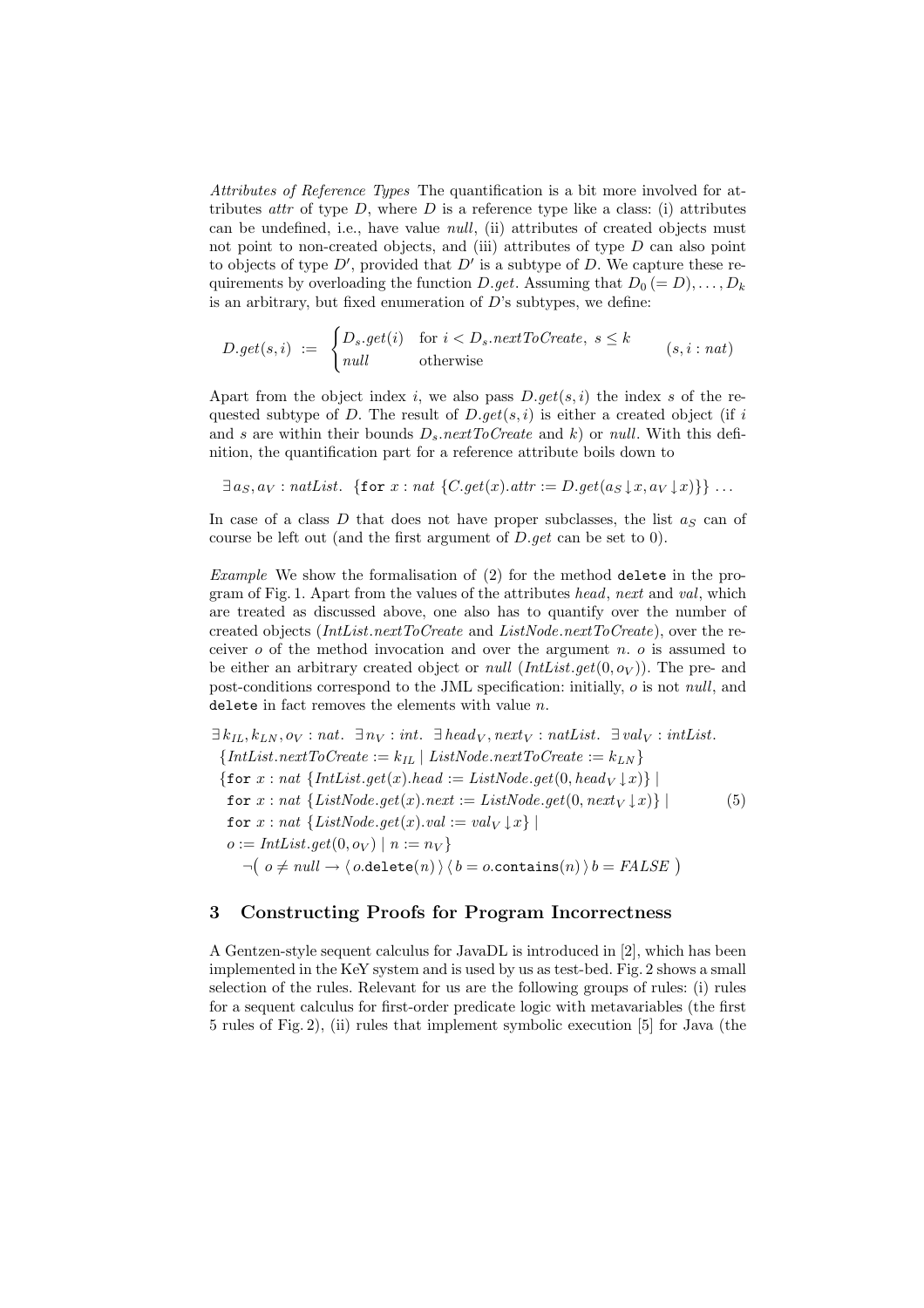$$
\frac{\Gamma \vdash \phi, \Delta \quad \Gamma \vdash \psi, \Delta}{\Gamma \vdash \phi \land \psi, \Delta} \land R \qquad \frac{\Gamma, \phi, \psi \vdash \Delta}{\Gamma, \phi \land \psi \vdash \Delta} \land L \qquad \frac{\Gamma, \phi \vdash \Delta}{\Gamma \vdash \neg \phi, \Delta} \neg R
$$
\n
$$
\frac{\Gamma \vdash \phi[x/f(X_1, \ldots, X_n)], \Delta}{\Gamma \vdash \forall x. \phi, \Delta} \forall R \qquad (X_1, \ldots, X_n \text{ all metavariables in } \phi)
$$
\n
$$
\frac{\Gamma \vdash \phi[x/X], \exists x. \phi, \Delta}{\Gamma \vdash \exists x. \phi, \Delta} \exists R \qquad (X \text{ a fresh metavariables in } \phi)
$$
\n
$$
\frac{\Gamma, \{u\} \{r := l\} \langle \ldots \rangle \phi \vdash \Delta}{\Gamma, \{u\} \langle r = l; \ldots \rangle \phi \vdash \Delta} \text{ASSIGN-L} \qquad (r, l \text{ side-effect-free})
$$
\n
$$
\frac{\Gamma, \{u\} \langle \alpha_1; \ldots \rangle \phi, \{u\} b \vdash \Delta}{\Gamma, \{u\} \langle \text{if } (b) \alpha_1 \text{ else } \alpha_2 \ldots \rangle \phi \vdash \{u\} b, \Delta}
$$
\n
$$
\frac{\Gamma, \{u\} \langle \alpha_2; \ldots \rangle \phi \vdash \{u\} b, \Delta}{\Gamma, \{u\} \langle \text{if } (b) \alpha_1 \text{ else } \alpha_2 \ldots \rangle \phi \vdash \Delta} \text{IF-L} \qquad (b \text{ side-effect-free})
$$
\n
$$
\frac{\Gamma, \{u\} \langle \text{if } (b) \alpha_1 \text{ else } \alpha_2 \ldots \rangle \phi \vdash \Delta}{\Gamma, \{u\} \langle \text{while } (b) \alpha \ldots \rangle \phi \vdash \Delta} \text{WHLE-L}
$$

Fig. 2. Examples of (simplified) sequent calculus rules for JavaDL. In the last three rules, the update u can also be empty (skip) and disappear.  $\Gamma$  and  $\Delta$  denote arbitrary sets of formulae (side-formulae).

last three rules of Fig. 2), and (iii) rewriting rules for applying and simplifying updates (not shown here, see  $[4]$ ). The rule ASSIGN-L turns a Java assignment into an update, which subsequently can be merged with the former preceding update  $u$  and simplified. In IF-L, a case analysis for an if-statement is performed by splitting on the branch predicate  $b$  evaluated in the current program state  $u$ . Both rules require that expressions with side-effects are simplified first. Finally, the rule while-l unwinds a loop once.

The fact that the calculus directly integrates symbolic execution—and covers all important features of Java like dynamic object creation and exceptions is most central for us. When symbolically executing a program, the proof tree resembles the symbolic execution tree of the program [5] and reflects the (feasible) paths through the program. Branch predicates that describe, in terms of the prestate, when a certain path is taken are accumulated as formulae in a sequent. JavaDL introduces such predicates for conditional statements and for statements that might raise exceptions. A simple example is the following proof:

$$
\vdots
$$
\n
$$
p+1 \leq 0, p \geq 0 \vdash
$$
\n
$$
\frac{\lbrace p:=p+1\rbrace \langle p \leq 0, p \geq 0 \vdash \rangle}{\lbrace p:=p+1; \rbrace p \leq 0, p \geq 0 \vdash} \text{ASSIGN-L} \qquad \frac{\lbrace p:= -p \rbrace \langle p \geq 0 \vdash p \geq 0 \rangle}{\langle p=-p; \rbrace p \leq 0 \vdash p \geq 0}
$$
\n
$$
\frac{\lbrace p:= -p \rbrace \langle p \leq 0 \vdash p \geq 0 \rangle}{\langle p=-p; \rbrace p \leq 0 \vdash} \text{IF-L}
$$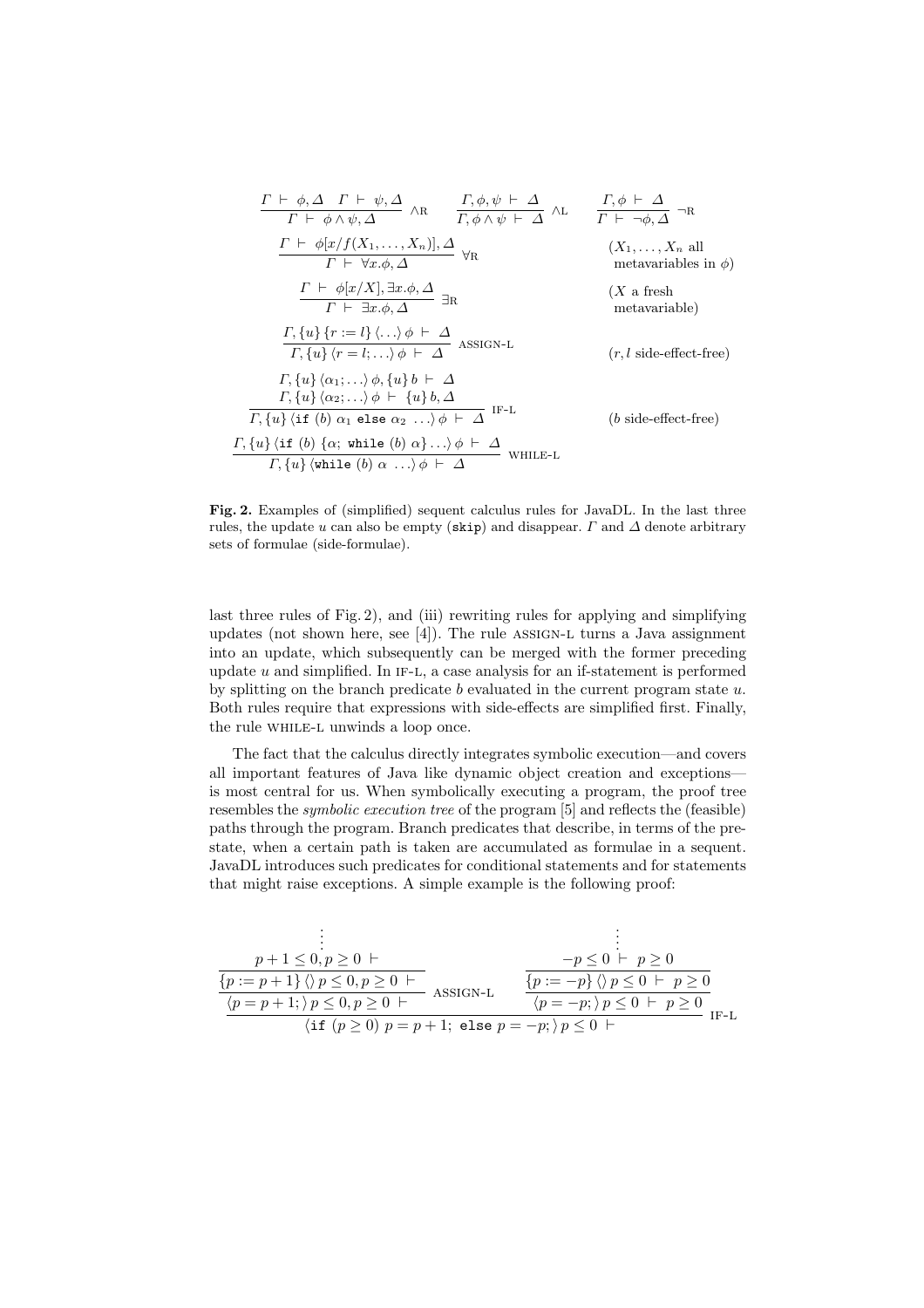Symbolic execution and update application can usually be automated easily—in contrast to reasoning in first-order logic—because in each proof situation only few rules are applicable, and because the application order does not matter.

This section discusses how the sequent calculus can be used to prove formulae (4). The first and essential task is always to eliminate the existential quantifiers, i.e., to provide the programs inputs, which can be concrete or symbolic. Assuming that pre- and post-conditions only talk about the program state, it is sufficient to apply ∃r once (and not multiple times) for each quantifier in  $\exists$  pre-state, because the validity of (4) only depends on the program fragment and the pre- and post-conditions, not on the values of other symbols.

We focus on and propose two methods for constructing proofs: the usage of metavariables and depth-first search (Sect. 3.2) and the usage of metavariables and backtracking-free search with constraints (Sect. 3.3, Sect. 5). In our experiments, we have concentrated on the latter method, because the implementation KeY follows this paradigm. As a comparison, Sect. 3.1 shortly discusses how a ground calculus would handle (4), which resembles common test generation techniques.

#### 3.1 Construction of Proofs using a Ground Proof Procedure

The simplest approach is ground reasoning, i.e., to not use metavariables. Therefore, a ground version of  $\exists$ R can be used: (t is an arbitrary term)

$$
\frac{\Gamma \ \vdash \ \phi[x/t], \exists x.\phi, \Delta}{\Gamma \ \vdash \ \exists x.\phi, \Delta} \ \exists \mathrm{R}_g
$$

Equivalently, also the normal rule  $\exists R$  can be applied, immediately followed by a substitution step that replaces the introduced metavariable X with a concrete term t. For (4), the usage of rule  $\exists R_q$  encompasses that a concrete pre-state has to be chosen up-front that satisfies the pre-condition and makes the program violate its post-condition. If we consider (5), for instance, we see that a proof can be conducted with the following instantiations:

$$
\frac{k_{IL} \quad k_{LN} \quad o_V \quad n_V \quad head_V \quad next_V \quad val_V}{1 \quad 1 \quad 0 \quad 5 \quad [0] \quad [7] \quad [5]}
$$
 (6)

The instantiations express that the classes *IntList* and *ListNode* have one created object each  $(k_{IL}, k_{LN})$ , that the object *IntList.get*(0) receives the method invocation  $(o_V)$  with argument 5  $(n_V)$ , that IntList.get(0).head points to the object ListNode.get(0) (head<sub>V</sub>), that ListNode.get(0).next is null (next<sub>V</sub>, because of  $7 \geq k_{LN}$ , i.e., that the receiving list has only one element, and that ListNode.get(0).val is 5 (val<sub>V</sub>).

A ground proof of a formula (4) is the most specific description of an erroneous situation that is possible. For debugging purposes, this is both an advantage and a disadvantage: (i) it is possible to concretely follow a program execution that leads to a failure, but (ii) the description does not distinguish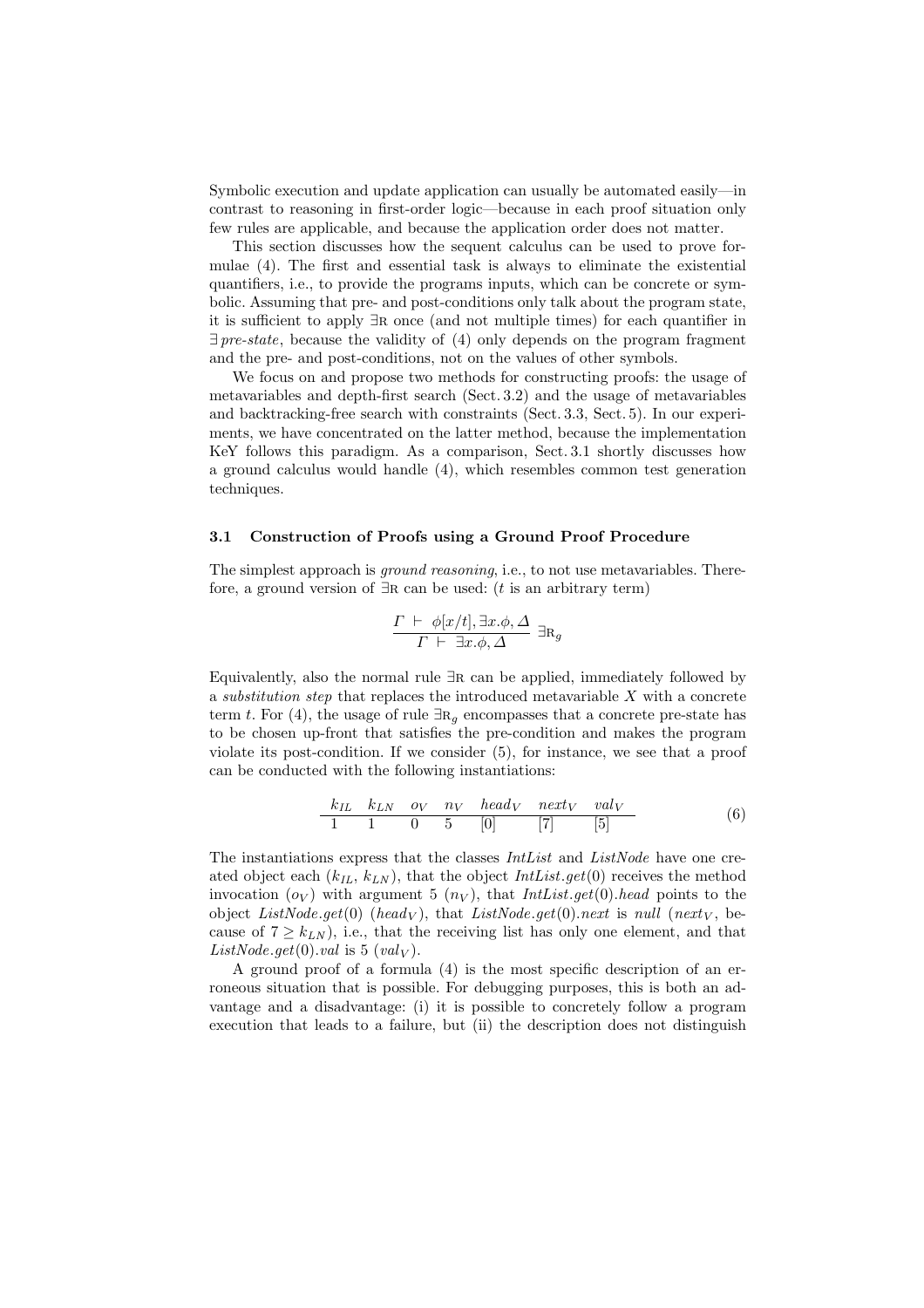

Fig. 3. Proof that a program violates its post-condition  $p > 3$ . The initial (quantified) formula is derived as described in Sect. 2. The application of updates is not explicitly shown in the proof.

between those inputs (or input features) that are relevant for causing a failure and those that are irrelevant. The disadvantage can partly be undone by looking at more than one ground proof, and by searching for proofs with "minimal" input data (e.g., [6]). Technically, the main advantage of a ground proof is that program execution (and checking pre- and post-conditions) is most efficient for a concrete pre-state. The difficulty, of course, is to find the *right* pre-state, which is subject of techniques for automated test data generation. Common approaches are the generation of random pre-states (e.g., [6]), or the usage of backtracking, symbolic execution and constraint techniques in order to optimise coverage criteria and to reach the erroneous parts of a program (see, e.g., [7]).

### 3.2 Construction of Proofs using Metavariables and Backtracking

The most common technique for efficient automated proof search in tableau or sequent calculi are rigid metavariables (also called free variables) and backtracking (depth-first search), for an overview see [8]. The rules shown in Fig. 2, together with a global substitution rule that allows to substitute terms for metavariables in a proof tree, implement a corresponding sequent calculus. Because, in particular, the substitution rule is destructive and a wrong decision can hinder the subsequent proof construction, proof procedures usually carry out a depth-first search with iterative deepening and backtrack when earlier rule applications appear misleading.

The search space of a proof procedure can be seen as an and/or search tree: (i) And-nodes occur when the proof branches, for instance when applying  $\land R$ , because each of the new proof goals has to be closed at some point. (ii) Or-nodes occur when a decision has to be drawn about which rule to apply next, or about a substitution that should be applied to a proof; in general, only one of the possible steps can be taken.

Metavariables and backtracking can be used to prove formulae like (4). The central difference to the ground approach is that metavariables can be introduced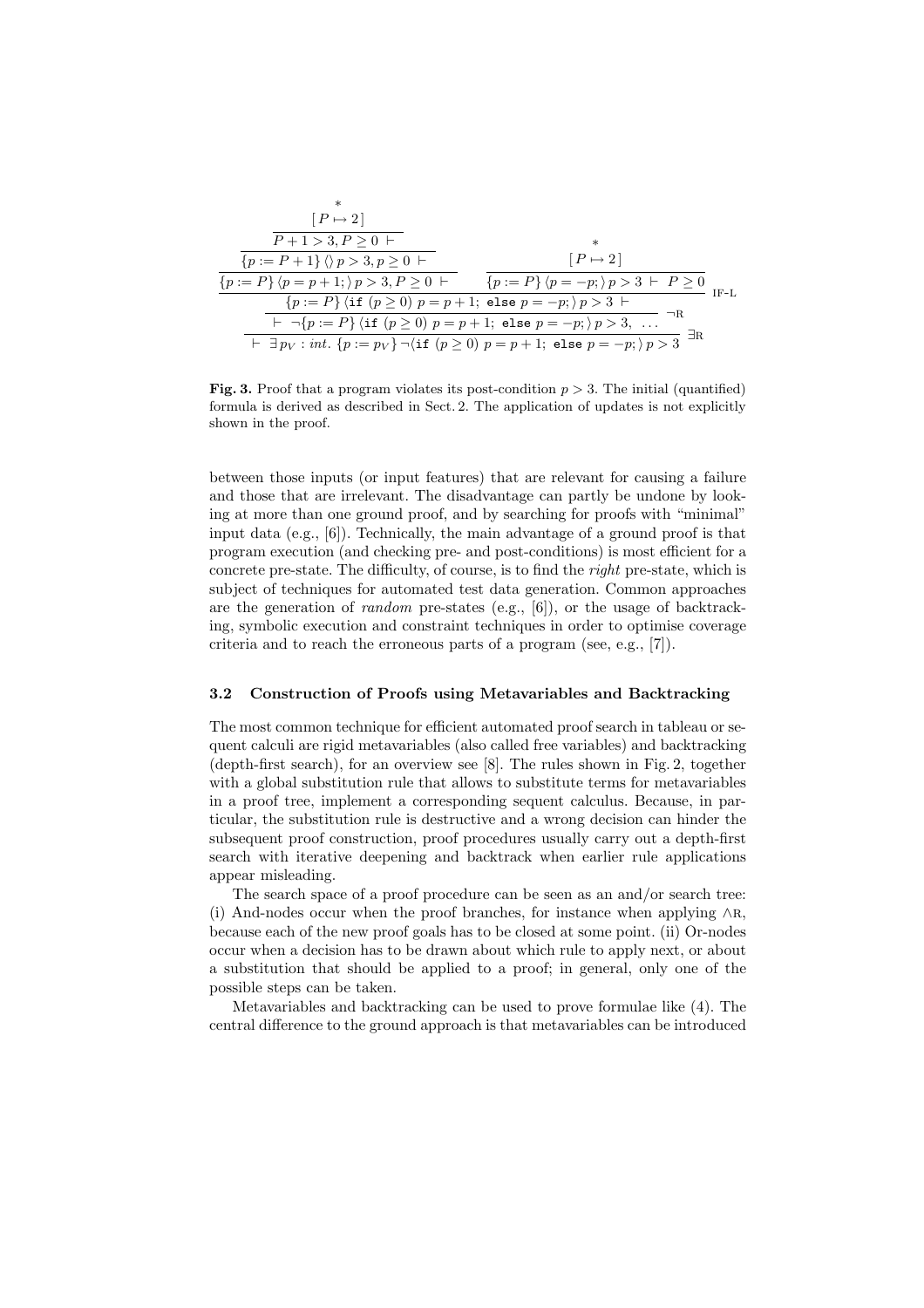as place-holders for the pre-state, which can later be refined and made concrete by applying substitutions. A simple example is shown in Fig. 3, where the initial value of the variable  $p$  is represented by a metavariable  $P$ . After symbolic execution of the program, it becomes apparent that the post-condition  $p > 3$ can be violated in the left branch by substituting  $2$  for  $P$ . The right branch can then be closed immediately, because this path of the program is not executed for  $P = 2$ : the branch predicate  $P \geq 0$  allows to close the branch. Generally, the composition of the substitutions that are applied to the proof can be seen as a description of the pre-state that is searched for. A major difference to the ground case is that a substitution also can describe classes of pre-states, because it is not necessary that concrete terms are substituted for all metavariables.

Branch Predicates Strictly speaking, the proof branching that is caused by the rule if-l (or by similar rules for symbolic execution) falls into the "and-node" category: all paths through the program have to be treated in the proof. The situation differs, however, from the branches introduced by  $\wedge R$ , because IF-L performs a cut (a case distinction) on the branch predicate  $\{u\}$  b. As the program is executed with symbolic inputs (metavariables), it is possible to turn  $\{u\}$  b into true or false (possibly into both, as one pleases), by applying substitutions and choosing the pre-state appropriately. Coercing  $\{u\}$  b in this way will immediately close one of the two branches.

There are, consequently, two principal ways to close (each of) the proof branches after executing a conditional statement: (i) the program execution can be continued until termination, and the pre-state can be chosen so that the postcondition is violated, or (ii) one of the two branches can be closed by making the branch predicate true or false, which means that the program execution is simply forced *not* to take the represented path. Both cases can be seen in Fig. 3, in which the same substitution  $P \mapsto 2$  leads to a violation of the post-condition in the left branch and turns the branch predicate in the right branch into true.

Proof Strategy The proof construction consists of three parts: (i) pre-conditions have to be proven, (ii) the program has to be executed symbolically in order to find violations of the post-conditions, and (iii) it has to be ensured that the program execution takes the right path by closing the remaining proof branches with the help of branch predicates. These steps can be performed in different orders, or also interleaved. Furthermore, it can in all phases be necessary to backtrack, for instance when a violation of the post-conditions was found but the pre-state does not satisfy the pre-condition, or if the path leading to the failure is not feasible.

Example Formula (5) can be proven by choosing the following values, which could be found using metavariables and backtracking:

$$
\frac{k_{IL} \quad k_{LN} \quad o_V \quad n_V \quad head_V \quad next_V \quad val_V}{1 \quad 1 \quad 0 \quad N_V \quad [0, \ldots] \quad [7, \ldots] \quad [N_V, \ldots]} \tag{7}
$$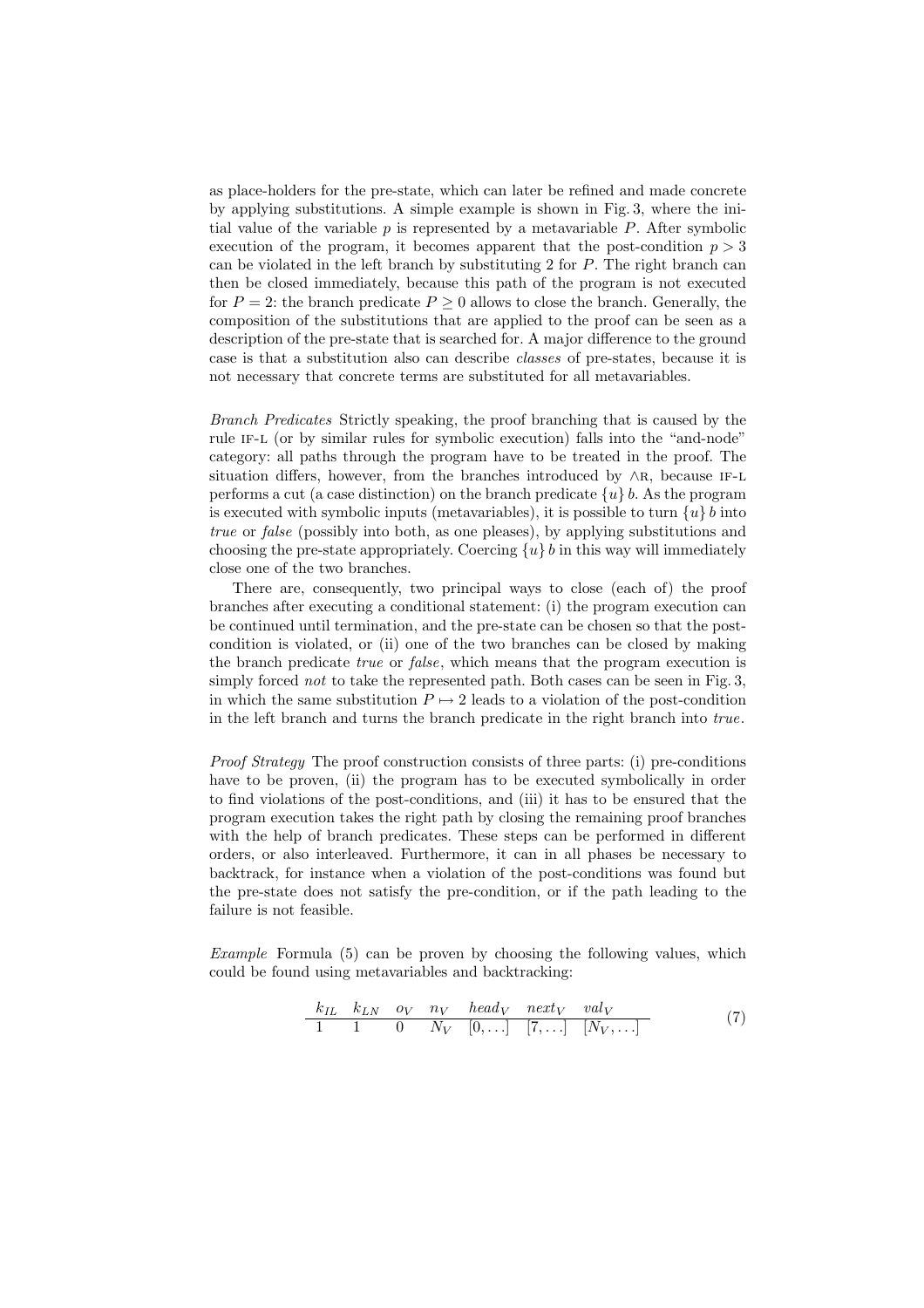Comparing this solution to (6), the main difference is that no concrete value has to be chosen for  $n<sub>V</sub>$ . It suffices to state that the value of  $n<sub>V</sub>$  coincides with the first element of the list  $val_V$ : when calling delete, the actual parameter coincides with the first element of the receiving linked list. Likewise, the parts of the pre-state that are described by lists do not have to be determined completely: the tail of lists can be left unspecified by applying substitutions like  $VAL_{V} \rightarrow \text{cons}(N_V, VAL_{tail})$  (which is written as  $[N_V, \ldots]$  in the table). Sect. 4 discusses how the representation of solutions can further be generalised.

#### 3.3 Construction of Proofs using Incremental Closure

There are alternatives to proof search based on backtracking: one idea is to work with metavariables, but to delay the actual application of substitutions to the proof tree until a substitution has been found that closes all branches. The idea is described in [9] and worked out in detail in [10]. While backtracking-free proof search is, in principle, also possible when immediately applying substitutions, removing this destructive operation vastly simplifies proving without backtracking. Because KeY implements this technique, it is used in our experiments.

The approach of [10] works by explicitly enumerating and collecting, for each of proof goals, the substitutions that would allow to close the branch. Substitutions are represented as constraints, which are conjunctions of unification conditions  $t_1 \equiv t_2$ . A generalisation is discussed in Sect. 4. For the example in Fig. 3, the "solutions" of the left branch could be enumerated as  $[P \equiv 2], [P \equiv 1], [P \equiv 0], [P \equiv -1], \ldots$ , and the solutions of the right branch as  $[P \equiv 0]$ ,  $[P \equiv 1]$ ,  $[P \equiv 2]$ , ... In this case, we would observe that, for instance, the substitution represented by  $[P \equiv 0]$  closes the whole proof. Generally, the conjunction of the constraints for the different branches describes the substitution that allows to close a proof (provided that it is consistent).

When proving formulae (4) using metavariables, a substitution (i.e., prestate) has to be found that simultaneously satisfies the pre-conditions, violates the post-conditions in one (or multiple) proof branches and invalidates the branch predicates of all remaining proof branches. The constraint approach searches for such a substitution by enumerating the solutions of all three in a fair manner. In our experiments, we also used breadth-first exploration of the execution tree of programs, which simply corresponds to a fair selection of proof branches and formulae that rules are applied to. For formula (5), the method could find the same solution (7) as the backtracking approach of Sect. 3.2.

Advantages Compared to backtracking, the main benefits of the constraint approach are that duplicated rule applications (due to removed parts of the proof tree that might have to be re-constructed) are avoided, and that it is possible to search for different solutions in parallel. Because large parts of the proofs in question—the parts that involve symbolic execution—can be constructed algorithmically and do not require search, the first point is particularly significant here. The second point holds because the proof search does never commit to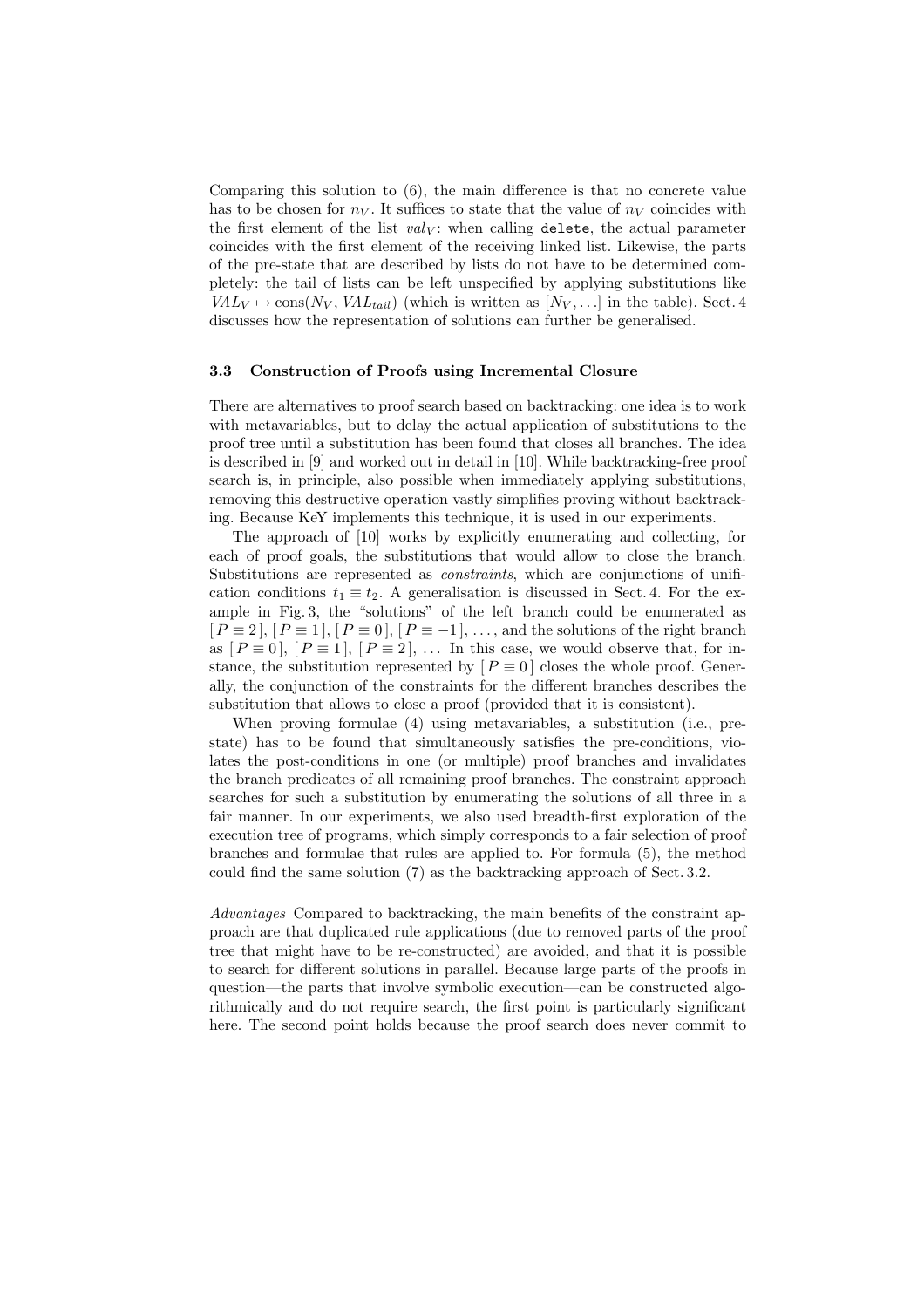one particular (partial) solution by applying a substitution. Constraints also naturally lead to more powerful representations of classes of pre-states (Sect. 4).

Disadvantages Destructively applying substitutions has the effect of propagating decisions that are made in one proof branch to the whole proof. While this is obviously a bad strategy for wrong decisions, it is by far more efficient to verify a substitution that leads to a solution (by applying it to the whole proof and by closing the remaining proof branches) than to hope that the remaining branches can independently come up with a compatible constraint. In Fig. 3, after applying the substitution  $[P \mapsto 2]$  that is found in the left branch, the only work left in the right branch is to identify the inequation  $2 \geq 0$  as valid. Finding a common solution of  $P + 1 \nless 3$  and  $P > 0$  by enumerating partial solutions, in contrast, is more naive and less efficient. One aspect of this problem is that unification constraints are not a suitable representation of solutions when arithmetic is involved (Sect. 4).

### 3.4 A Hybrid Approach: Backtracking and Incremental Closure

Backtracking and non-destructive search using constraints do not exclude each other. The constraint approach can be seen as a more fine-grained method for generating substitution candidates: while the pure backtracking approach always looks at a single goal when deriving substitutions, constraints allow to compare the solutions that have been found for multiple goals. The number of goals that can simultaneously be closed by one substitution, for instance, can be considered as a measure for how reasonable the substitution is. Once a good substitution candidate has been identified, it can also be applied to the proof destructively and the proof search can continue focussing on this solution candidate. Because the substitution could, nevertheless, be misleading, backtracking might be necessary at a later point. Such hybrid proof strategies have not yet been developed or tested, to the best of our knowledge.

## 4 Representation of Solutions: Constraint Languages

In Sect. 3.2 and 3.3, classes of pre-states are represented as substitutions or unification constraints. These representations are well-suited for pure first-order problems [10], but they are not very appropriate for integers (or natural numbers) that are common in Java: (i) Syntactic unification does not treat interpreted functions like  $+$ ,  $-$  or literals in special way. This rules out too many constraints, for instance  $[X + 1 \equiv 2]$ , as inconsistent. (ii) Unification conditions  $t_1 \equiv t_2$  cannot describe simple classes of solutions that occur frequently, for instance classes that can be described by linear conditions like  $X \geq 0.5$ 

<sup>5</sup> Depending on the representation of integers or natural numbers, certain inequations like  $X \geq 1 \Leftrightarrow X \equiv \text{succ}(X')$  might be expressible, but this concept is rather restricted.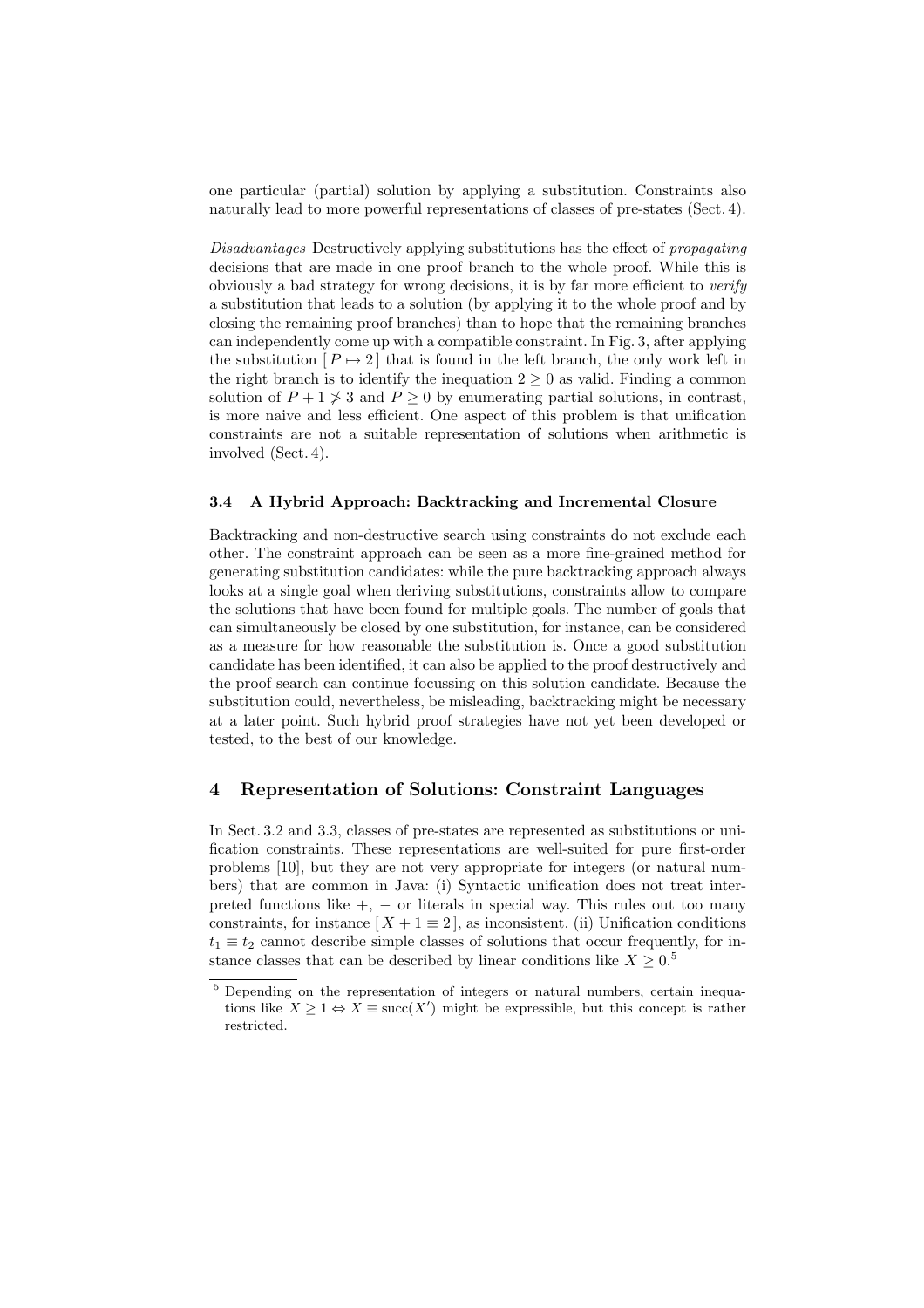The constraint approach of Sect. 3.3 is not restricted to unification constraints: we can see constraints in a more semantic way and essentially use any sub-language of predicate logic (also in the presence of theories like arithmetic) that is closed under the connective ∧ as constraint language. For practical purposes, validity should be decidable in the language, although this is not strictly necessary. The language that we started using in our experiments is a combination of unification conditions (seen as equations) and linear arithmetic:

```
C ::= C \wedge C | t_{int} = t_{int} | t_{int} \neq t_{int} | t_{int} < t_{int} | t_{int} \leq t_{int} | t_{oth} = t_{oth}
```
in which  $t_{int}$  ranges over terms of type int and  $t_{oth}$  over terms of other types. The constraints are given the normal model-theoretic semantics of first-order formulae (see, for instance, [9]):

**Definition 1.** A constraint  $C$  is called consistent if for each arithmetic structure (interpreting the symbols  $+, -, \neq, <, <$  and literals as is common over the integers, and all other function symbols arbitrarily), there is an assignment of values to metavariables such that C is evaluated to tt.

Example 1. Of the following constraints,  $C_1$ ,  $C_2$  and  $C_3$  are consistent, while the others are not.  $C_4$  is inconsistent because the ranges of f and g could be disjoint,  $C_5$  because f could be the identity, and  $C_6$  because 5 could be outside of the range of the function  $\cdot \downarrow \cdot$ . Our constraint language does not know about lists, so that  $\cdot \downarrow \cdot$  is just an arbitrary function symbol in this regard.

$$
C_1 := X = 5 \land 2 = Y + 1
$$
  
\n
$$
C_3 := c < X \land d \le X
$$
  
\n
$$
C_4 := f(X) = g(Y)
$$
  
\n
$$
C_5 := X < f(X)
$$
  
\n
$$
C_6 := (ATTR \downarrow O) = 5
$$

We are in the process of working out details of this language—so far, we do not know whether consistency of constraints is decidable. Using a prototypical implementation of the constraints in KeY (as part of the constraint approach of Sect. 3.3), it is possible to find the following solution of (5) automatically:

$$
\begin{array}{ccccccccc}\nk_{IL} & k_{LN} & o_V & n_V & head_V & next_V & val_V & K_{IL} > 0 \land \\
\hline\nK_{IL} & K_{LN} & 0 & N_V & [0, \ldots] & [E, \ldots] & [N_V, \ldots] & & E \geq K_{LN}\n\end{array}
$$

Compared to (7), this description of pre-states is more general and no longer contains the precise number of involved objects of *IntList* and *ListNode*. It is enough if at least one object of each class is created  $(K_{IL} > 0, K_{LN} > 0)$ . Further, the solution states that  $IntList.get(0)$  receives the invocation of delete with arbitrary argument  $N_V$ , that IntList.get(0).head points to the object ListNode.get(0), that the attribute ListNode.get(0).next is null  $(E \geq K_{LN})$ , i.e., the receiving list has only one element, and that the value of this element coincides with  $N_V$ .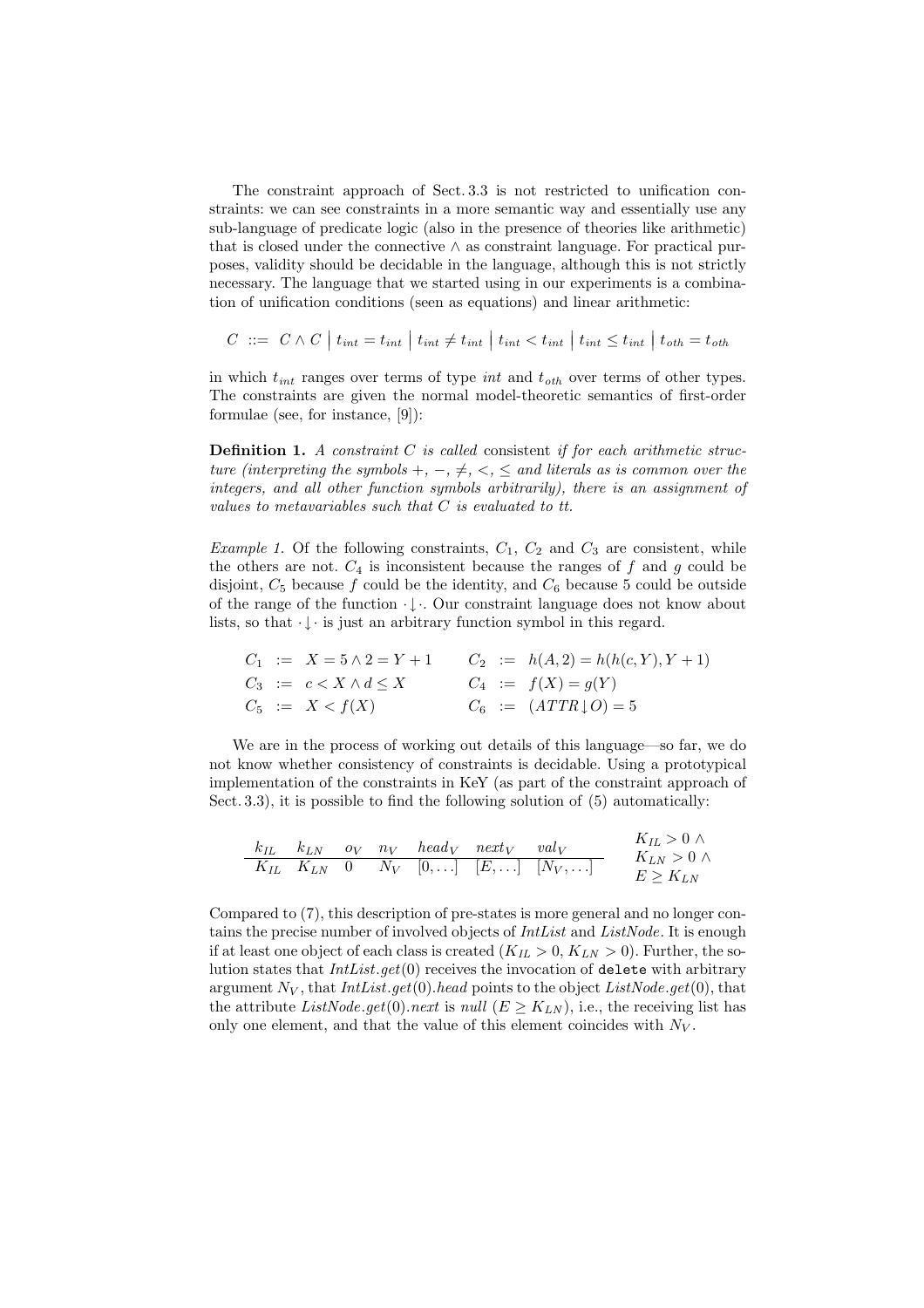### 5 Reasoning about Lists and Arithmetic

The next pages give more (implementation) details and treat some further aspects of the backtracking-free method from Sect. 3.3. As incremental closure works by enumerating the closing constraints of all proof branches, the central issue is to design suitable goal-local rules that produce such constraints, and to develop an application strategy that defines which rule should be applied at which point in a proof. The solutions shown here are tailored to the constraint language of the previous section.

#### 5.1 Rules for the Theory of Lists

For proof obligations of the form (4), the closing constraints of a goal mostly describe the values of metavariables  $X_1, X_2, \ldots$  over lists—the lists that in Sect. 2.3 are used to represent program states—and usually have the form:

$$
X_1 = cons(X_1^1, cons(X_1^2, \ldots)) \land X_2 = cons(X_2^1, cons(X_2^2, \ldots)) \land \cdots
$$
  
 
$$
\land C(X_1^1, X_1^2, \ldots, X_2^1, X_2^2, \ldots)
$$

Such constraints consist of a first part that determines to which depth the lists  $X_1, X_2, \ldots$  have been "expanded," and of a part  $C(X_1^1, X_1^2, \ldots, X_2^1, X_2^2, \ldots)$ (which is again a constraint, e.g. in the language from Sect. 4) that describes the values of list elements. As each of the list elements  $X_1^1, X_1^2, \ldots$  belongs to one object of a class (following Sect. 2.3), this intuitively means that a constraint always represents one fixed arrangement of objects in the heap. One constraint in the language from Sect. 4 cannot represent multiple isomorphic heaps (like heaps that only differ in the order of objects), because the constraints are not evaluated modulo the theory of lists. As it is explained in Example 1, a constraint like  $(ATTR \downarrow O) = 5$ , telling that the value of an instance attribute is 5 for the object with index  $O$ , is inconsistent and has to be written in a more concrete form like  $ATTR = cons(ATTR^1, T) \wedge O = 0 \wedge ATTR^1 = 5.$ 

The expansion of lists is handled by a single rule that introduces fresh metavariables  $H, T$  for the head and the tail of a list. We use the *constrained* formula approach from [10] to remember this decomposition of a list  $L$  into two parts. A constrained formula is a pair  $\phi \ll C$  consisting of a formula  $\phi$  and a constraint C. The semantics of a formula  $\phi \ll C$  that occurs in the antecedent of a sequent is (roughly) the same as of the implication  $C \to \phi$ , and in the succedent the semantics is  $C \wedge \phi$ : intuitively, the presence of  $\phi$  can only be assumed if the constraint  $C$  holds.  $C$  has to be kept and propagated to all formulae that are derived from  $\phi \ll C$  during the course of a proof. If  $\phi \ll C$  is used to close a proof branch, the closing constraint that is created has to be conjoined with C.

The rule for expanding lists is essentially a case distinction on whether the head  $(i = 0)$  or a later element  $(i > 0)$  of a list is accessed. An attached constraint  $[L = cons(H, T)]$  expresses that the name H is introduced for the head of the list and T for its tail. In practice, the rule is only applied if an expression  $L \downarrow i$  occurs in the sequent  $\Gamma \vdash \Delta$ , where L is a metavariable. As described in Sect. 2.3, the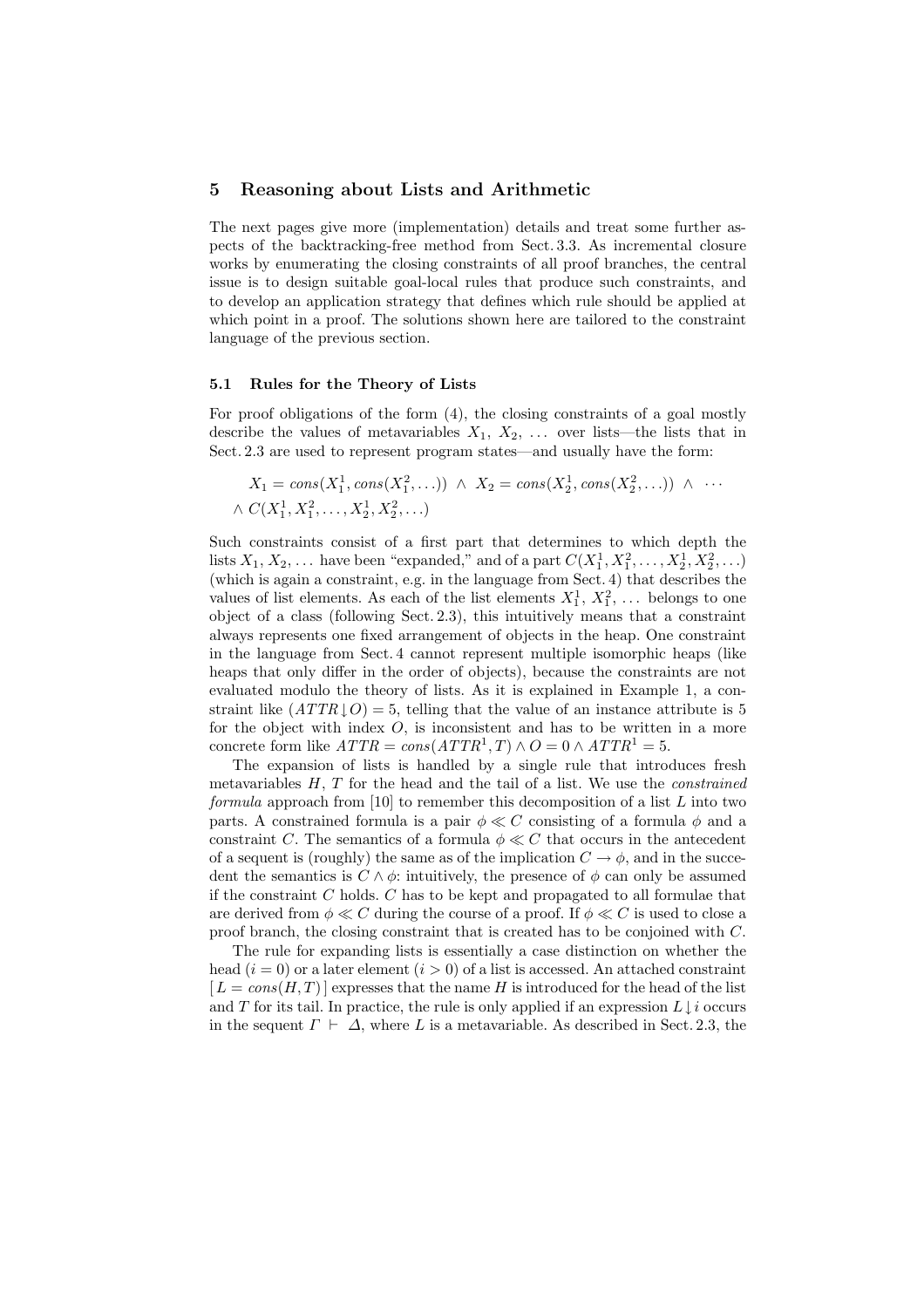

Fig. 4. Example for a proof involving lists and metavariables  $L, T : intList, H : int$ , X : nat. We write C as abbreviation for the constraint  $[L = const(H, T)]$ . The first solution (shown here) that is produced by the proof is  $[L = const(H, T) \wedge X < 1 \wedge H > 3]$ and stems from the formulas  $X \geq 1 \ll C$  and  $H \leq 3 \ll C$  in the two branches. When applying further rules to the proof—instead of closing it—and expanding the list more than once, further solutions like  $[L = const(H, cons(H', T')) \wedge X = 1 \wedge H' > 3]$  can be generated. Concerning the handling of inequations in the proof, see Sect. 5.3.

length of lists is irrelevant, so that the case  $L = nil$  does not have to be taken into account:

$$
\Gamma, (i = 0 \land (L \downarrow 0) = H) \ll [L = const(H, T)] \vdash \Delta
$$
\n
$$
\frac{\Gamma, (i > 0 \land (L \downarrow i) = (T \downarrow (i - 1))) \ll [L = const(H, T)] \vdash \Delta}{\Gamma \vdash \Delta}
$$
\nEXPAND-LIST

 $(H, T$  fresh metavariables)

Fig. 4 shows an example how EXPAND-LIST is used to enumerate the solutions of the formula  $L\downarrow X > 3$ .

By repeated application of EXPAND-LIST, all list access expressions  $L \downarrow i$  in a sequent can be replaced with scalar metavariables, which subsequently can be handled with other rules for first-order logic and arithmetic. The fact that different goals are created for all possible heap arrangements (because EXPAND-LIST splits on the value of the list index  $i$ ) obviously leads to a combinatorial explosion, however, when the number of considered objects is increased. This is not yet relevant for programs like the one in Fig. 1. Generally, two possibilities to handle this issue (which we have not investigated yet) are (i) to work with a constraint language that directly supports the theory of lists, or to (ii) use the approach suggested in Sect. 3.4 to focus on one particular heap arrangement, ignoring isomorphic heaps. In this manner, it is, for instance, possible to simulate the lazy-initialisation approach from [11].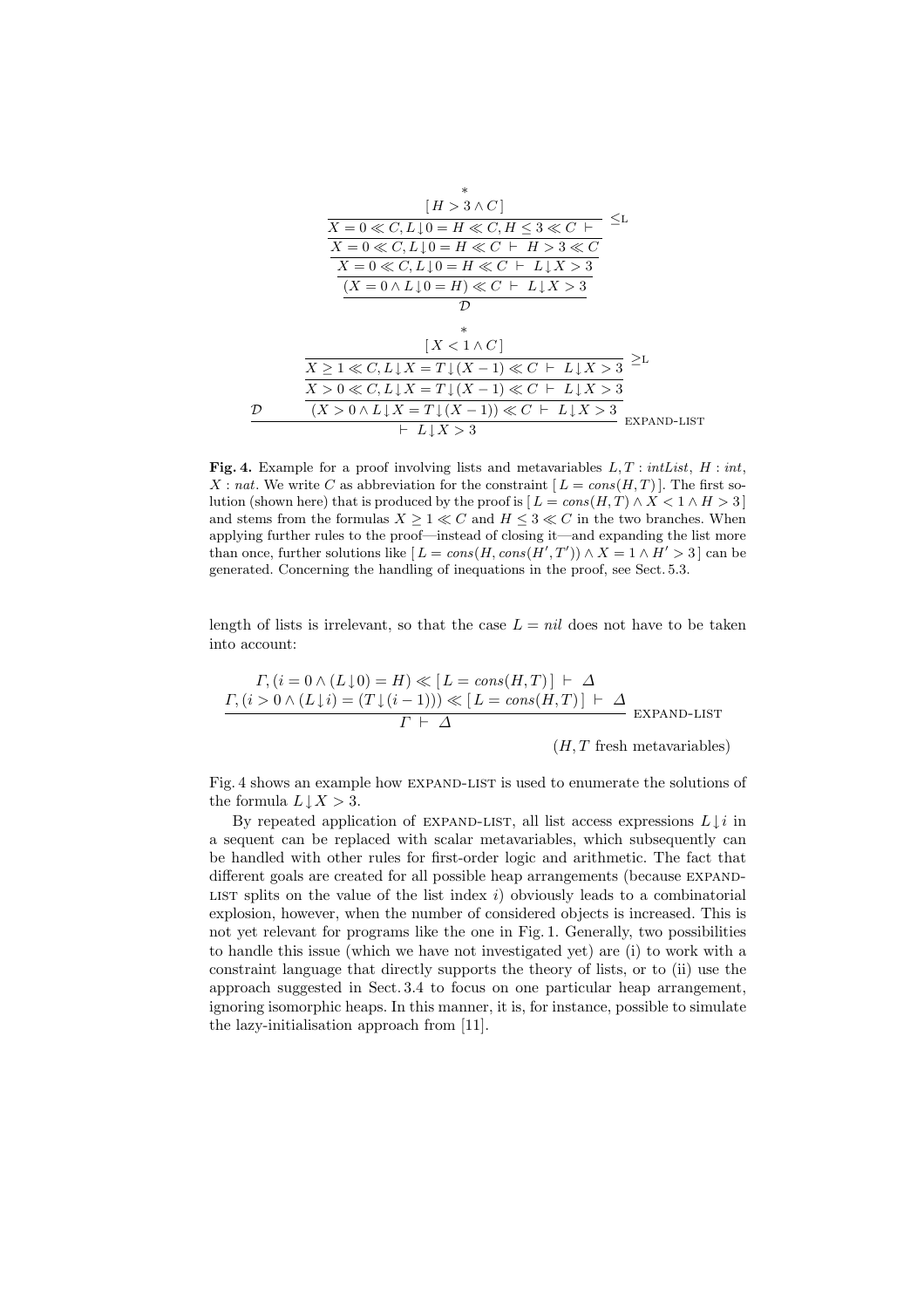#### 5.2 Fairness Conditions

As the different branches (and formulae) of a proof are expanded completely independently when using incremental closure, it is important to choose a fairness strategy that ensures an even distribution of rule applications. When proving program incorrectness, there are two primary parameters that describe how far a problem has been explored: (i) how often loops have been unwound on a branch (the number of applications of the rule WHILE-L from Fig. 2), and the (ii) the depth to which lists have been expanded (the size of the heap under consideration, or the number of applications of the rule EXPAND-LIST from the previous section).

In the KeY prover, automatic reasoning is controlled by *strategies*, which are basically cost computation functions that assign each possible rule application in a proof an integer number as cost. The rule application that has been given the least cost (for the whole proof) is carried out first. In this setting, we achieve fairness in the following way:

- Applications of WHILE-L are given the cost  $c_w = \alpha_w \cdot k_w + o_w$ , where  $k_w$  is the number of applications of while-l that have already been performed on a proof branch, and  $\alpha_w > 0$ ,  $\alpha_w$  are constants. This means that the cost for unwinding a loop a further time grows linearly with the number of earlier loop unwindings.
- Applications of EXPAND-LIST are given the cost  $c_e = \alpha_e \cdot k_e + o_e$ , where  $k_e$ is the sum of the depths to which each of the list metavariables has been expanded on a proof branch. This sum can be computed by considering the constraints C that are attached to formulae  $\phi \ll C$  in a sequent that contain list access expressions  $L \downarrow i$ : one can simply count the occurrences of cons in the terms that have to be substituted for the original list metavariables when solving the constraint  $C<sup>6</sup>$

Good values for the constants  $\alpha_w$ ,  $\alpha_e$  are in principle problem-dependent, but in our experience it is meaningful to choose  $\alpha_e$  (a lot) bigger than  $\alpha_w$ . When proving the formula (5), yielding the constraint shown in Sect. 4, we had chosen  $\alpha_w=50, \, o_w=200, \, \alpha_e=2500, \, o_e=-2000.$ 

A slightly different approach is to choose a fixed upper bound either for the number of loop unwindings or for the heap size, and to let only the other parameter grow unboundedly within one proof attempt. If the proof attempt fails, the bound can be increased and a new proof is started. In the experiments so far, we have not found any advantages of starting multiple proof attempts over the method described first, however.

### 5.3 Arithmetic Handling in KeY

The heap representation that is introduced in Sect. 2.3 heavily uses arithmetic (both natural and integer numbers). After the elimination of programs using

 $6$  The actual computation of  $c_e$  is more complicated, because smaller costs are chosen when applying EXPAND-LIST for terms  $L \downarrow i$  in which i is a concrete literal, or when the rule has already been applied for the same list L earlier.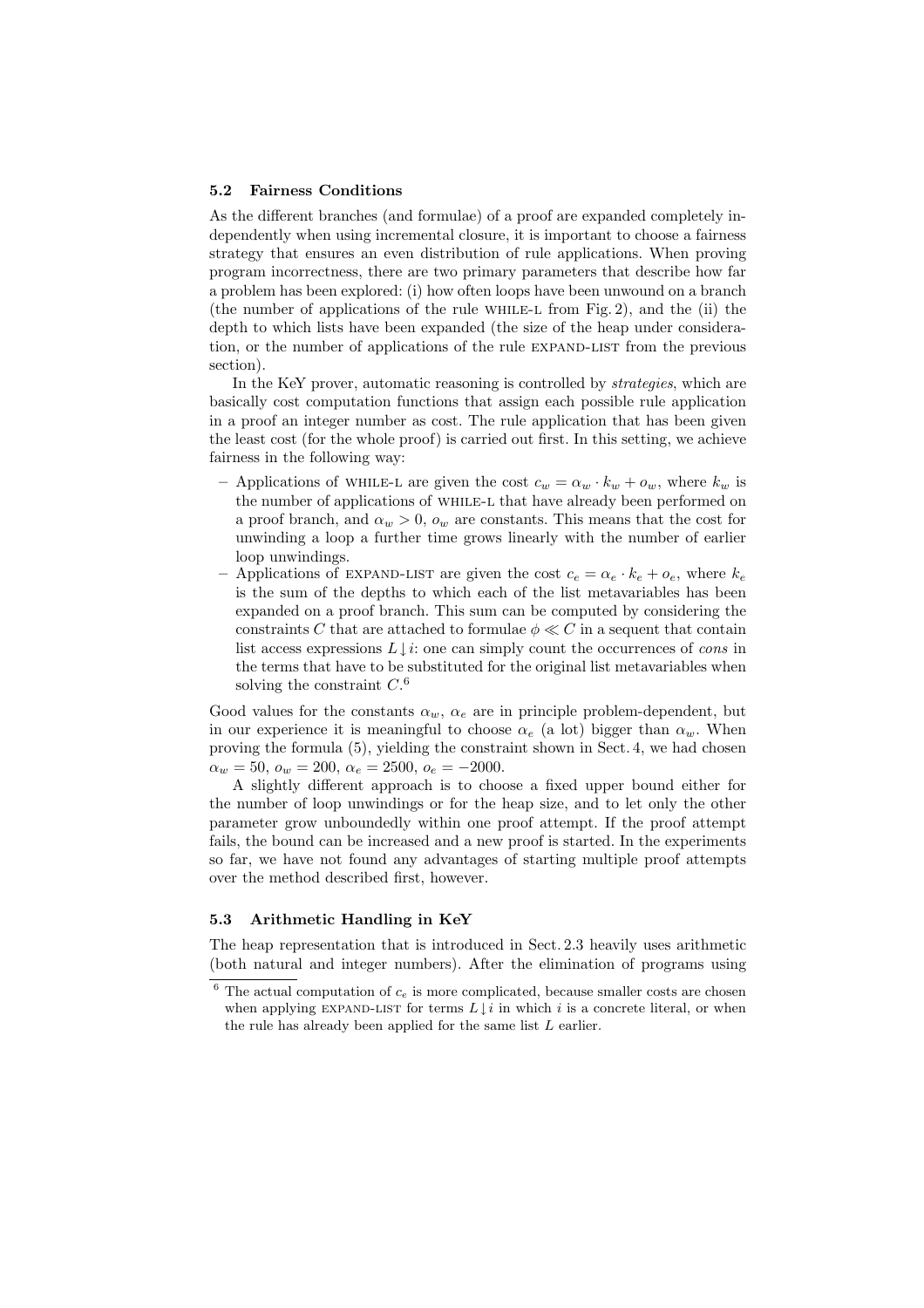symbolic execution, of updates and of list expressions, the construction of solutions or closing constraints essentially boils down to handling arithmetic formulae. Although KeY is in principle able to use the theorem prover Simplify [12] as a back-end for discharging goals that no longer contain modal operators and programs, this does not provide any support when reasoning with metavariables (Simplify does not use metavariables). In this section, we shortly describe the native support for arithmetic that we, thus, have added to KeY.

Linear Arithmetic Equations and inequations over linear polynomials is the most common and most important fragment of integer arithmetic. We use Fourier-Motzkin variable elimination to handle such formulae—inspired by the Omega test [13], which is an extension of Fourier-Motzkin. Although Fourier-Motzkin does not yield a complete procedure over the integers, in contrast to the Omega test, we have so far not encountered the need to create a full implementation of the Omega test.

As a pre-processing step, the equations and inequations of a sequent are always moved to the antecedent and are transformed into inequations  $c \cdot x \leq s$ or  $c \cdot x \geq s$ , where c is a positive number and s is a term. Further, in order to ensure termination, we assume the existence of a well-ordering on the set of variables of a problem and require that x is strictly bigger than all variables in s. Fourier-Motzkin variable elimination can then be realised by the following rule:

$$
\frac{\Gamma, c \cdot x \ge s, d \cdot x \le t, d \cdot s \le c \cdot t \vdash \Delta}{\Gamma, c \cdot x \ge s, d \cdot x \le t \vdash \Delta} \text{ TRANSITIVITY} \qquad (c > 0, d > 0)
$$

Apart from the rule for eliminating variables from inequations, we also have to provide rules for generating closing constraints (using the constraint language from Sect. 4):

$$
\frac{[s=t]}{\Gamma+s=t,\Delta} = \mathbf{R} \quad \frac{[s \neq t]}{\Gamma, s=t \vdash \Delta} = \mathbf{L} \quad \frac{[s > t]}{\Gamma, s \leq t \vdash \Delta} \leq \mathbf{L} \quad \frac{[s < t]}{\Gamma, s \geq t \vdash \Delta} \geq \mathbf{L}
$$

Non-Linear Arithmetic In order to handle multiplication, division- and modulooperations that frequently occur in programs, we have also added some support for non-linear integer arithmetic to KeY. Our approach is similar to that of the ACL2 theorem prover [14] and is based on the following rule (together with the rules for handling linear arithmetic):

$$
\frac{\Gamma, s \le s', t \le t', 0 \le (s'-s) \cdot (t'-t) + \Delta}{\Gamma, s \le s', t \le t' + \Delta}
$$
 MULT-INEQUATIONS

Often, it is also necessary to perform a systematic case analysis. The rule MULTinequations alone is, for instance, not sufficient to prove simple formulae like  $x \cdot x \geq 0$ . Case distinctions can be introduced with the following rules:

$$
r, x < 0 \vdash \Delta
$$
  
\n
$$
r, x = 0 \vdash \Delta
$$
  
\n
$$
r, x > 0 \vdash \Delta
$$
  
\n
$$
r + \Delta
$$
  
\n
$$
r, s < t \vdash \Delta
$$
  
\n
$$
r, s < t \vdash \Delta
$$
  
\n
$$
r, s \le t \vdash \Delta
$$
  
\n
$$
r, s \le t \vdash \Delta
$$
  
\n
$$
r, s \le t \vdash \Delta
$$
  
\n
$$
r, s \le t \vdash \Delta
$$
  
\n
$$
r, s \le t \vdash \Delta
$$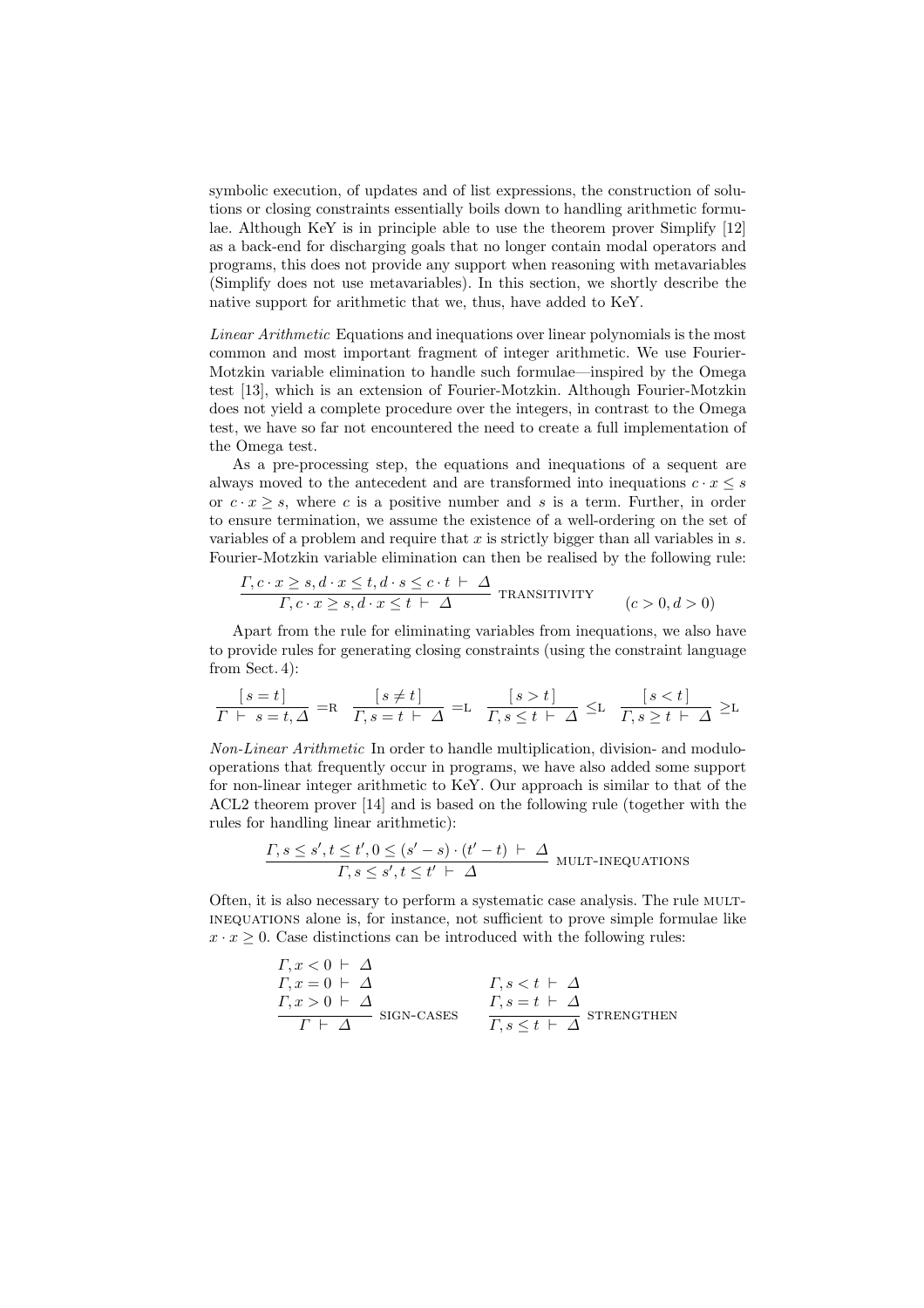We can now prove  $x \cdot x \geq 0$  by first splitting on the sign of x. The rules signcases and strengthen are in principle sufficient to find solutions for arbitrary solvable polynomial equations and inequations. Combined with the rules  $=R$ ,  $=L, \leq L$ ,  $\geq L$  from above, this guarantees that the calculus can always produce solutions and closing constraints for satisfiable sequents that (only) contain such formulae.

### 6 Related Work

Proof strategies based on metavariables and backtracking are related to common approaches to test data generation with symbolic execution, see, e.g., [5, 7]. Conceiving the approach as proving provides a semantics, but also opens up for new optimisations like backtracking-free proof search. Likewise, linear arithmetic is frequently used to handle branch predicates in symbolic execution, e.g. [15]. This is related to Sect. 4, although constraints are in the present paper not only used for branch predicates, but also for the actual pre- and post-conditions.

As discussed in Sect. 3.1, there is a close relation between ground proof procedures and test data generation using actual program execution. Constructing proofs using metavariables can be seen as exhaustive testing, because the behaviour of a program is examined (simultaneously) for all possible inputs. When using the fairness approach of limiting the size of the initial heap that is described in Sect. 5.2, the method is related to bounded exhaustive testing, because only program inputs up to a certain size are considered.

A technique that can be used both for proving programs correct and incorrect is abstraction-refinement model checking (e.g., [16–18]). Here, the typical setup is to abstract from precise data flow and to prove an abstract version of a program correct. If this attempt fails, usually symbolic execution is used to extract a precise witness for program incorrectness or to increase the precision of the employed abstraction. Apart from abstraction, a difference to the method presented here is the strong correlation between paths in a program (reachability) and counterexamples in model checking. In contrast, our approach can potentially produce classes of pre-states that cover multiple execution paths.

Related to this approach is the general idea of extracting information from failing verification attempts, which can be found in many places. ESC/Java2 [19] and Boogie [20] are verification systems for object-oriented languages that use the prover Simplify [12] as back-end. Simplify is able to derive counterexamples from failed proof attempts, which are subsequently used to create warnings about possible erroneous behaviour of a program for certain concrete situations. Another example is [21], where counterexamples are created from unclosed sequent calculus proofs. Making use of failing proof attempts has the advantage of reusing work towards verification that has already been performed, which makes it particularly attractive for interactive verification systems. At the same time, it is difficult to obtain completeness results and to guarantee that proofs explicitly "fail," or that counterexamples can be extracted. In this sense, our approach is more systematic.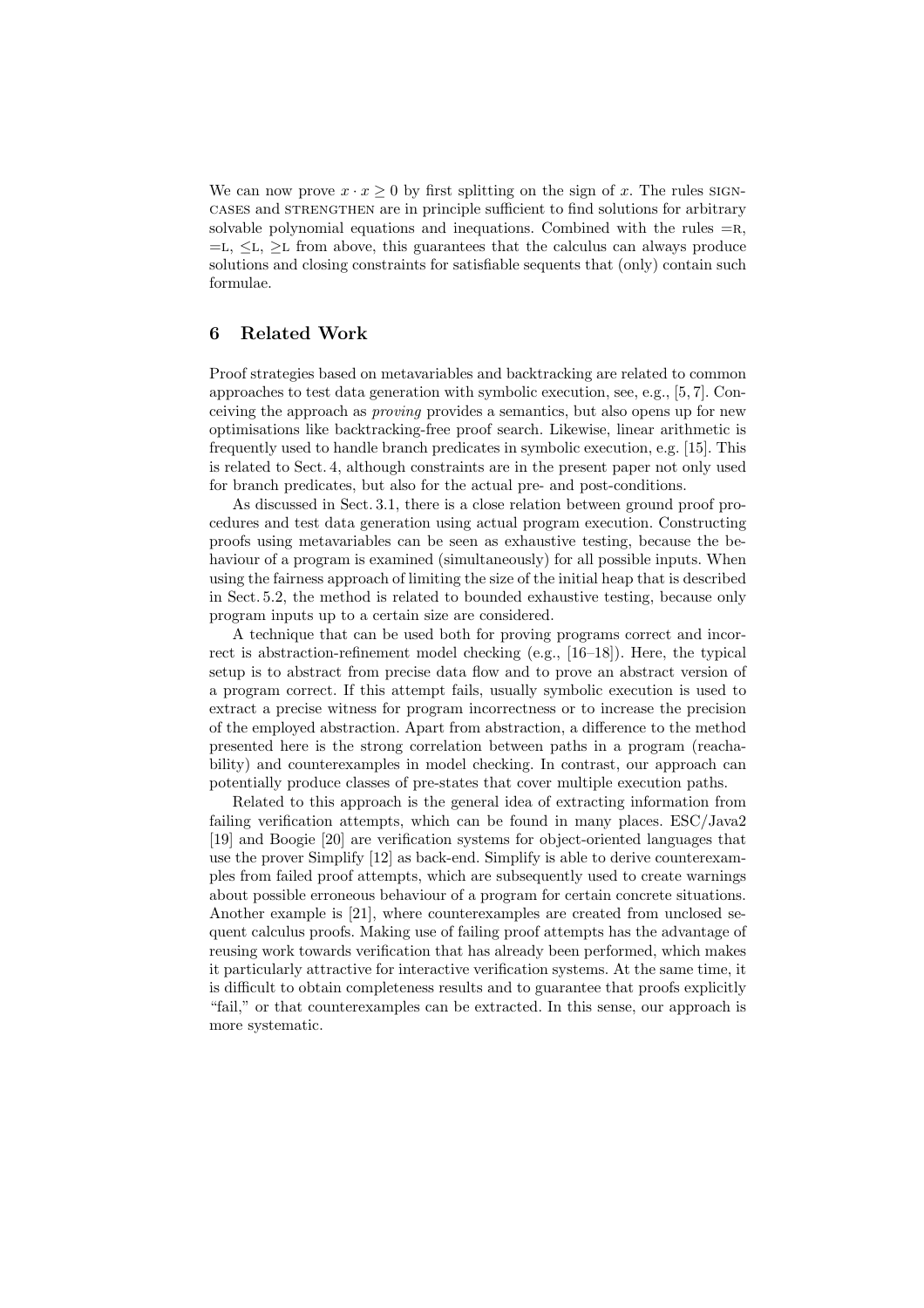# 7 Conclusions and Future Work

The development of the proposed method and of its prototypical implementation has been driven by working with (small) examples [22], but we cannot claim to have a sufficient number of benchmarks and comparisons to other approaches yet. It is motivating, however, that our method can handle erroneous programs like in Fig. 1 (and similar programs operating on lists) automatically, which we found to be beyond the capabilities of commercial test data generation tools like JTest [23, 22]. This supports the expectation that the usage of a theorem prover for finding bugs (i) is most reasonable for "hard" bugs that are only revealed when running a program with a non-trivial pre-state, and (ii) has the further main advantage of deriving more general (classes of) counterexamples than testing methods. The method is probably most useful when combined with other techniques, for instance with test generation approaches that can find "obvious" bugs more efficiently.

For the time being, we consider it as most important to better understand the constraint language of Sect. 4 for representing solutions, and, in particular, to investigate the decidability of consistency. Because of the extensive use of lists in Sect. 2.3, it would also be attractive to have constraints that directly support the theory of lists. As explained in Sect. 5.1, such constraints would introduce a notion of heap isomorphism, which is a topic that we also plan to address. Further, we want to investigate the combination of backtracking and incremental closure (as sketched in Sect. 3.4). A planned topic that conceptually goes beyond the method of the present paper are proofs about the termination behaviour of programs.

#### Acknowledgements

We want to thank Wolfgang Ahrendt for many discussions that eventually led to this paper, and Tobias Nipkow for comments on an older version of the paper. Thanks are also due to the anonymous referees for helpful comments and hints.

### References

- 1. Harel, D., Kozen, D., Tiuryn, J.: Dynamic Logic. MIT Press (2000)
- 2. Beckert, B., Hähnle, R., Schmitt, P.H., eds.: Verification of Object-Oriented Software: The KeY Approach. LNCS 4334. Springer-Verlag (2007)
- 3. Leavens, G.T., Poll, E., Clifton, C., Cheon, Y., Ruby, C.: JML Reference Manual. (August 2002)
- 4. Rümmer, P.: Sequential, parallel, and quantified updates of first-order structures. In: Logic for Programming, Artificial Intelligence and Reasoning. Volume 4246 of LNCS., Springer (2006) 422–436
- 5. King, J.C.: Symbolic execution and program testing. Communications of the ACM 19(7) (1976) 385–394
- 6. Claessen, K., Hughes, J.: QuickCheck: a lightweight tool for random testing of Haskell programs. ACM SIGPLAN Notices 35(9) (2000) 268–279